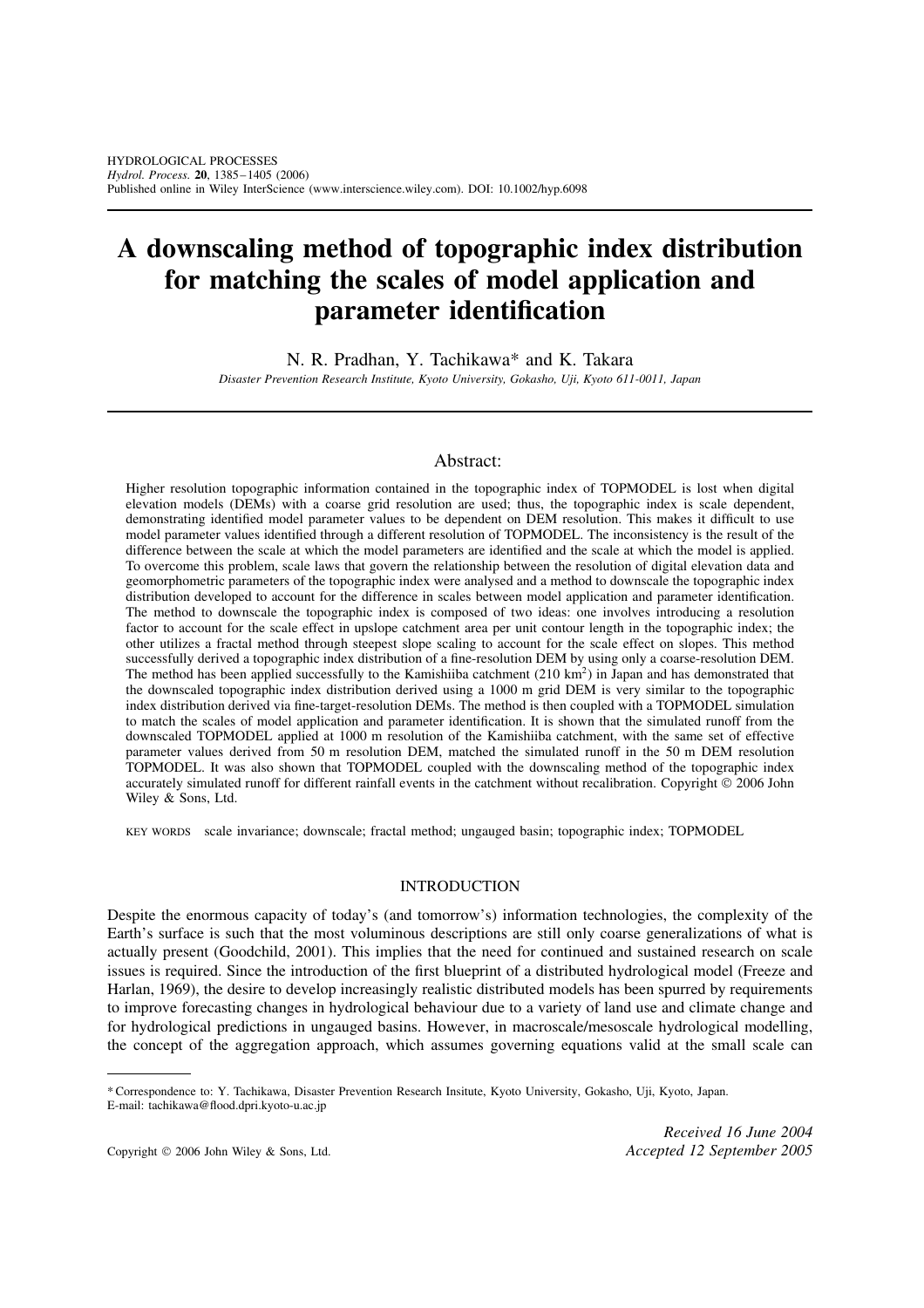be applied at larger scales using effective parameter values, fails because effective parameter values are scale dependent. To resolve this issue, a method that enables use of model parameters at different scales of applications is required. One method to solve the problem is to develop a scaling theory for effective model parameters with regard to modelling scales, and another is to match the scales of model application and parameter identification through introducing a scaling method for a hydrological model. This paper adopts the latter idea and discusses the method in the TOPMODEL framework.

As the spatial extent is expanded from point experiments to larger watershed regions, the direct extension of the point models requires an estimation of the distribution of model parameters and process computations over the heterogeneous land surface. If a distribution of a set of spatial variables required for a given hydrological model (e.g. surface slope, soil hydraulic conductivity) can be described using a joint density function, then digital elevation models (DEMs) and geographical information systems (GISs) may be evaluated as a tool for estimating the joint density function. The question still remains as to whether current GISs and available spatial data sets are sufficient to estimate these density functions adequately.

Several researchers (Quinn *et al*., 1991; Iorgulescu and Jordan, 1994; Wolock and Price, 1994; Zhang and Montgomery, 1994; Bruneau *et al*., 1995; Saulnier *et al*., 1997; Mendicino and Sole, 1997) have discussed the effects of DEM map scale and data resolution on the distribution of the topographic index, concluding that there is interdependence between DEM scale and topographic index distribution. Lack of methods for the translation of the scale dependence relations into effective hydrological models poses a serious problem for the ungauged basins of developing countries, where either only coarse-resolution DEM data are available or where the information gained at one scale is to be utilized in making predictions at other (usually lower) scales. The problem of transferring information gained at one scale for making predictions at a different hydrological scale is a scaling problem (Beven, 1995).

Band and Moore (1995) point out that higher frequency topographic information is lost because the larger sampling dimensions of the grids act as a filter. This is one of the fundamentals of the scale problem, and the prediction in ungauged basins becomes increasingly difficult and inaccurate without a method to resolve this issue. Thus, a downscaling/disaggregation method is needed to acquire a more realistic subgridscale parameterization in hydrological modelling to resolve the limitations of the aggregation method in a scale-dependent hydrological model while scaling small-scale hydrological processes and parameters to larger scales.

Analysis of physically based models such as SHE (Abbott *et al*., 1986a,b), IHDM (Rogers *et al*., 1985), and TOPMODEL (Beven and Kirkby, 1979) demonstrated that these models have, in theory, no need of preliminary calibration, since the model parameters offer clear physical meaning, which makes estimation of their values possible with regard to knowledge of the basins characteristics. However, it seems to be necessary to differentiate between 'physically based' in the sense of being based on defined assumptions and theories, and 'physically based' in the sense of being consistent with observations (Beven, 2002). A hydrological model that is physically based in theory but not consistent with observations often results from the discrepancy between the scale at which the model parameters are identified and the scale of model applications.

Even in a fully distributed physically based hydrological model, the differential equations concerning the various hydrological processes (overland flow, infiltration, percolation, etc.) are solved for single cells into which the basin is subdivided, where, by introducing a conceptualization of the phenomenon for hydrological processes, the heterogeneity of the hydrological quantities inside the cell are ignored. Conceptualizations introduced in this way result in different performances in models with variations in the assumed scale (Wood *et al*., 1988).

TOPMODEL, in practice, represents an attempt to combine the computational and parametric efficiency of a distribution function approach with the link to a physically based process description . Though it is used for a wide variety of applications, its dominating geomorphometric parameters that account for the hydrological similarity condition are also strongly influenced by the resolution of the DEM used. This results in parameter inconsistency and predictive uncertainty across scales.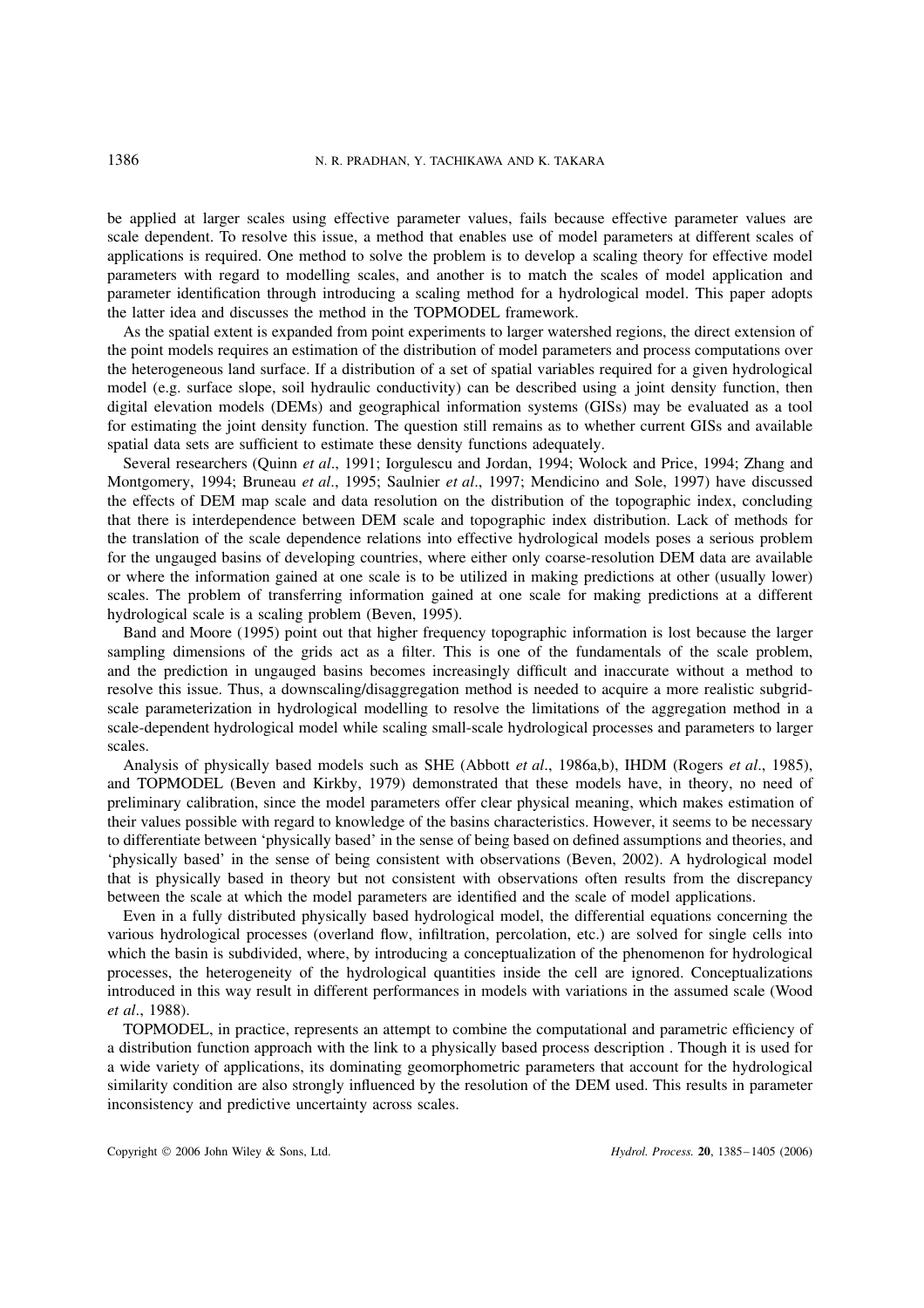In this study we focus on the influence of DEM resolution on dominating geomorphometric parameters, slope angle and upslope contributing area, which are considered as the main controls in a number of hydrological processes, and by incorporating scaling laws we developed a method to downscale the topographic index of TOPMODEL. By using this method, the topographic index distribution of a fine-resolution DEM is successfully derived by using only a coarse-resolution DEM (Pradhan *et al*., 2004). We then coupled the method to downscale the topographic index distribution with TOPMODEL to match the scales of model application and parameter identification. This allowed the use of topographic information gained at a coarser DEM scale in making hydrological predictions at a finer DEM scale.

#### DEPENDENCE OF TOPOGRAPHIC INDEX DISTRIBUTION ON DEM RESOLUTION

#### *Theory of TOPMODEL*

The topographic index (Kirkby, 1975) of TOPMODEL is defined as

$$
TI = \ln\left(\frac{a}{\tan\beta}\right) \tag{1}
$$

where a is local upslope catchment area per unit contour length and  $\beta$  is slope angle of ground surface. In the TOPMODEL framework, the topographic index is used to distribute the local saturation deficits, given knowledge of the mean storage deficit (Beven and Kirkby, 1979; Beven, 1986, 2000a). Equation (2) shows a relationship between  $S(t)$  [L], the spatial mean storage deficit and  $S(i,t)$  [L], local saturation deficit at each location  $i$  in a catchment as

$$
S(i, t) = \overline{S}(t) + m\gamma - m \ln \left( \frac{a_i}{T_0 \tan \beta_i} \right)
$$
 (2)

where tan  $\beta_i$  is slope angle,  $T_0$  [L<sup>2</sup>T<sup>-1</sup>] is the lateral (horizontal) transmissivity at zero storage deficit (i.e. when the soil is just saturated to the surface),  $a_i$  is the area draining through i per unit contour length  $[L^2]$ ,  $m$  is a decay factor of saturated transmissivity of soil with respect to saturation deficit with dimensions of length [L], and  $\gamma$  is a constant for the basin given by

$$
\gamma = \frac{1}{A} \int_{A} \ln \left( \frac{a_i}{T_0 \tan \beta_i} \right) dA \tag{3}
$$

According to Beven (1986, 2000a), subsurface contributions to streamflow  $Q_b(t)$  [LT<sup>-1</sup>] can be derived from Equation (2) as

$$
Q_{b}(t) = T_0 e^{-\lambda} e^{-S(t)/m}
$$
\n(4)

Considering lateral transitivity to be constant in a catchment or subcatchment, the key factor for hydrologically similar conditions is the distribution function of the topographic index. Higher frequency topographic information contained in topographic indexes is lost, as the larger sampling dimensions of the grids act as a filter. This results in the hydrological similarity condition for computing the combined soil–topographic index in Equation (2) to vary accordingly with the variation in the DEM resolution used. To overcome this problem, this research has developed a method to downscale topographic index distribution.

## *Influence of DEM resolution on topographic index*

Figure 1 shows the density function of the topographic index at four different DEM resolutions in the Kamishiiba catchment  $(210 \text{ km}^2)$  in Japan without taking into account the scale effect. A distinct shift of the topographic index density functions towards higher values is seen in Figure 1 as the resolution of the DEM becomes coarser, using the steepest slope algorithm. Saulnier *et al*. (1997) have also demonstrated a similar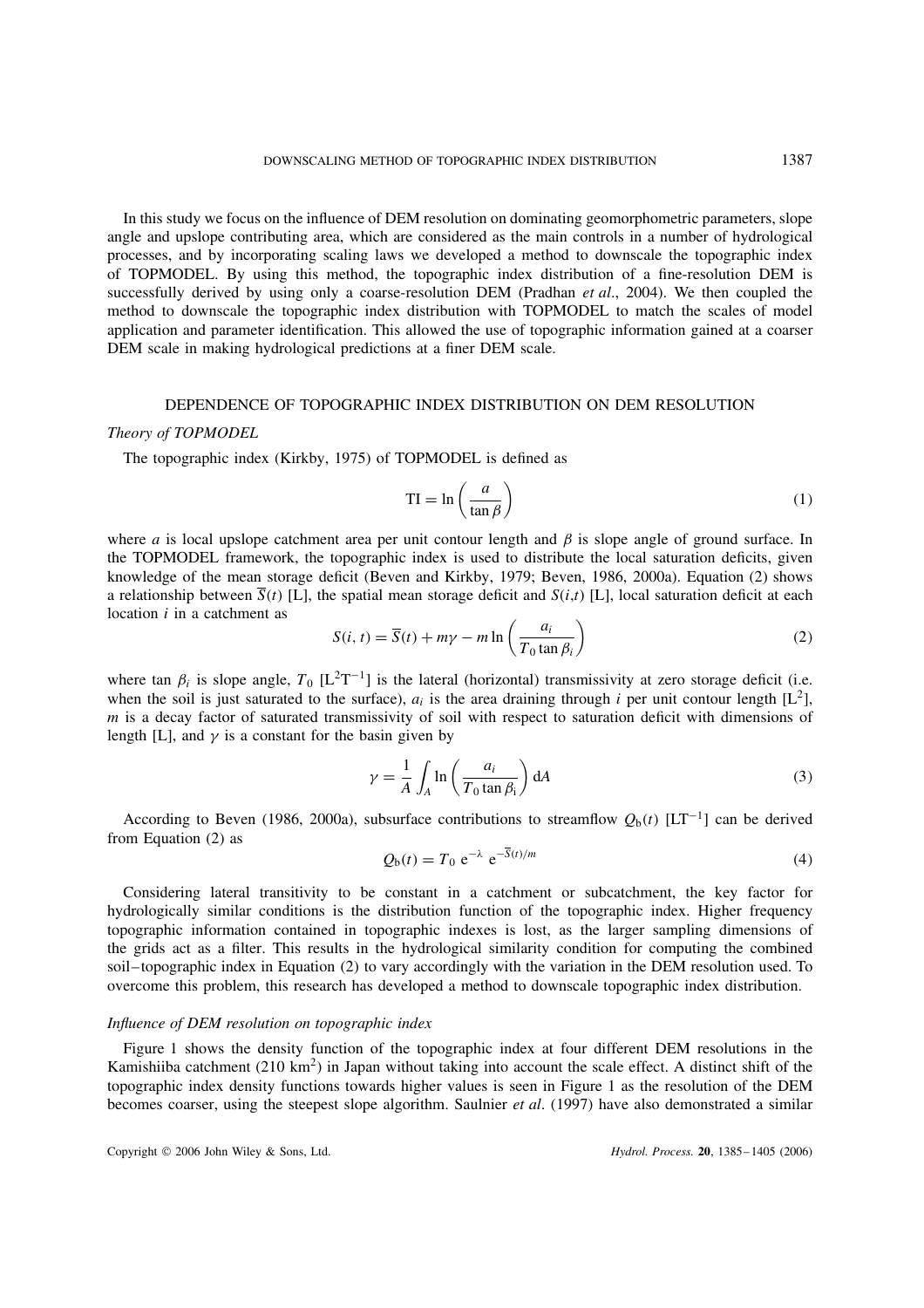

Figure 1. Effect of DEM resolution on density distribution of topographic index

Table I. DEM resolution effect on spatial mean of topographic index  $\lambda$  in the Kamishiiba catchment

| DEM resolution $(m)$                                                 | 50    | 150   | 450   | 600   | 1000   |
|----------------------------------------------------------------------|-------|-------|-------|-------|--------|
| Spatial mean of topographic<br>index $\lambda$ (ln(m <sup>2</sup> )) | 6.076 | 7.423 | 9.222 | 9.622 | 10.353 |

shift of topographic index density functions towards higher values as the resolution of the DEM becomes coarser when using a multi-directional algorithm (Quinn *et al*., 1995). This is a clear indication of the loss of higher frequency topographic information, as the larger sampling dimensions of the grids act as a filter. Table I shows the distinct effect of DEM resolution on the spatial mean value of the topographic index  $\lambda$  in Equation (5) as

$$
\lambda = \frac{1}{A} \int_{A} \ln \left( \frac{a_i}{\tan \beta_i} \right) dA \tag{5}
$$

Analysing Figure 1 and Table I, we can readily conceive the error in hydrological prediction in ungauged basins using a DEM at a lower resolution when using parameter values identified at different DEM resolutions.

# DEVELOPMENT OF A METHOD TO DOWNSCALE UPSLOPE CATCHMENT AREA FOR THE SOLUTION OF DEM RESOLUTION EFFECT

In a DEM-based distributed hydrological model, upslope catchment area at a point is the number of pixels draining through that point (Jenson and Domingue, 1988; Rodriguez-Iturbe and Rinaldo, 1997). In hydrological geomorphology, upslope catchment area is a key variable because of its intrinsic capability to describe the nested aggregation structure embedded in the fluvial landforms and its important physical implications (e.g. Leopold and Maddock, 1953; Rodriguez-Iturbe and Rinaldo, 1997). Most physically based models of hydrological and geomorphic processes rely on spatially distributed characterization of drainage area (e.g. Beven and Kirkby, 1979; O'Loughlin, 1986; Woods *et al*., 1997). Any upslope catchment areas smaller than the grid area of the DEM resolution used are completely lost. Thus, a portion of the upslope catchment area that can be well defined by a finer DEM resolution gets completely filtered out if that portion of the upslope catchment area is less than the grid area of the coarse-resolution DEM used.

Figure 2 shows the frequency distribution of the upslope catchment area at four different DEM resolutions in the Kamishiiba catchment (210  $km<sup>2</sup>$ ) in Japan without taking into account the scale effect. Distinct decreases in the finer values of upslope catchment area are observed in Figure 2 when the resolution of DEM becomes coarser. In Figure 2, the smaller upslope catchment areas less than  $1 \text{ km}^2$  that appear in over 97% of the catchment in 50 m DEM resolution are completely lost when switched to a 1000 m DEM resolution. Figure 3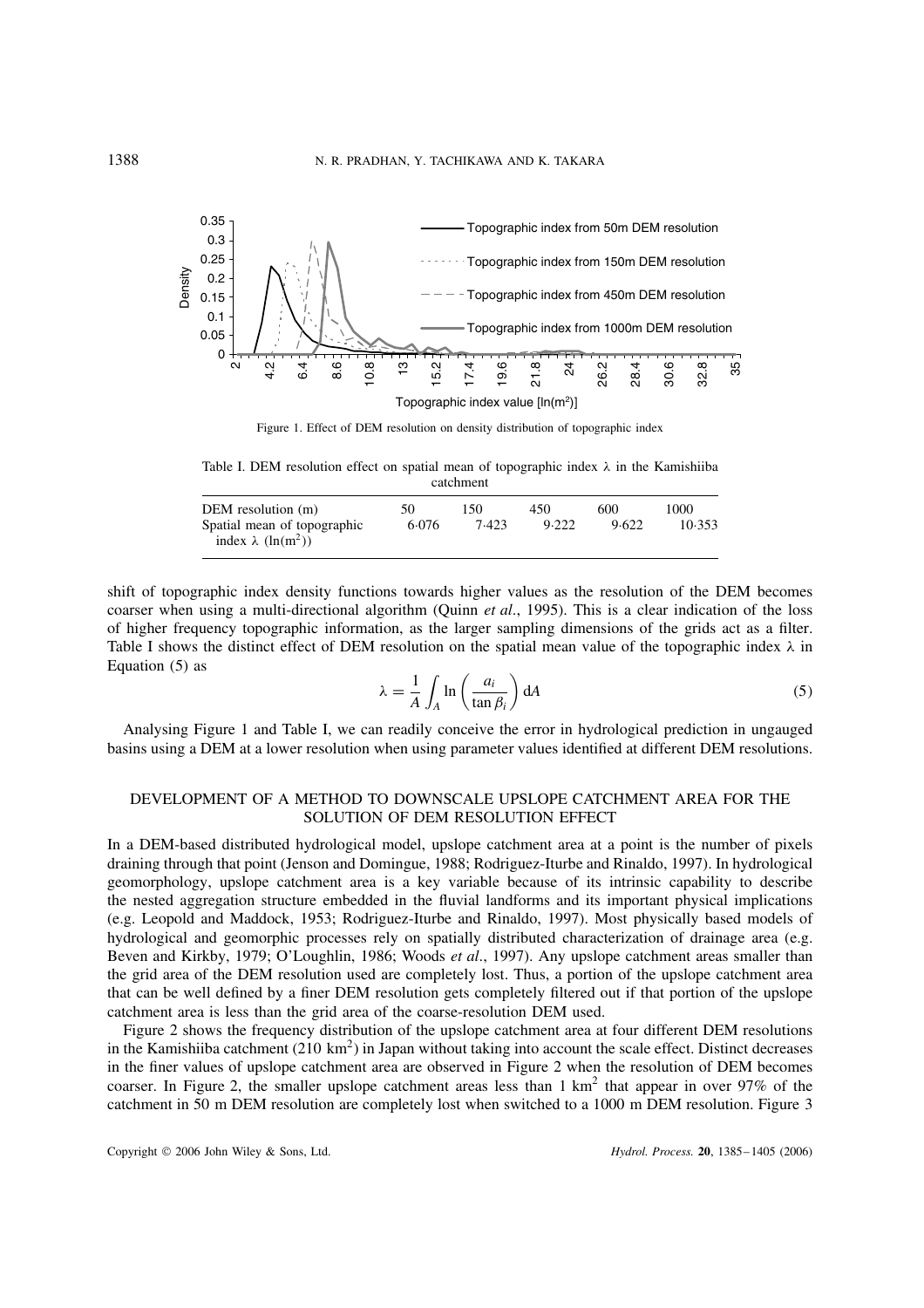

Figure 2. Comparison of distribution functions of upslope catchment area obtained from different DEM resolutions in the Kamishiiba catchment  $(210 \text{ km}^2)$ 



Figure 3. Comparison of upslope catchment area from (a) 50 m DEM resolution and (b) 1000 m DEM resolution in the Kamishiiba catchment  $(210 \text{ km}^2)$ 

further clarifies this fact. Figure 3a shows that, at 50 m DEM resolution, most of the catchment is displayed as possessing upslope catchment area of less than  $1 \text{ km}^2$ , whereas Figure 3b shows that, at 1000 m DEM resolution, there is no grid having an upslope catchment area less than  $1 \text{ km}^2$ .

In fact, the smallest upslope catchment area derived from a DEM resolution is a single grid of the DEM at that resolution. From this point of view, we introduced the total number of sub-grids  $N_s$  within a coarseresolution grid (see Figure 4) to derive scaled upslope catchment area as

$$
C_{i, \text{ scaled}} = \frac{C_i}{N_s I_f} \tag{6}
$$

where the suffix i is a location in a catchment,  $C_i$ , scaled is the scaled upslope catchment area at a point I, and  $I_f$  is introduced as an influence factor.

Figure 2 shows that, as the upslope catchment area increases, the distributions of the upslope catchment area values given by coarse- and fine-resolution DEMs converge; thus, the influence of  $N_s$  on  $C_i$  must gradually decrease in Equation (6) as  $C_i$  becomes larger. For this reason we introduced influence factor  $I_f$  in Equation (6). From the discussion of influence of  $N_s$  on  $C_i$ , the following three points are proposed: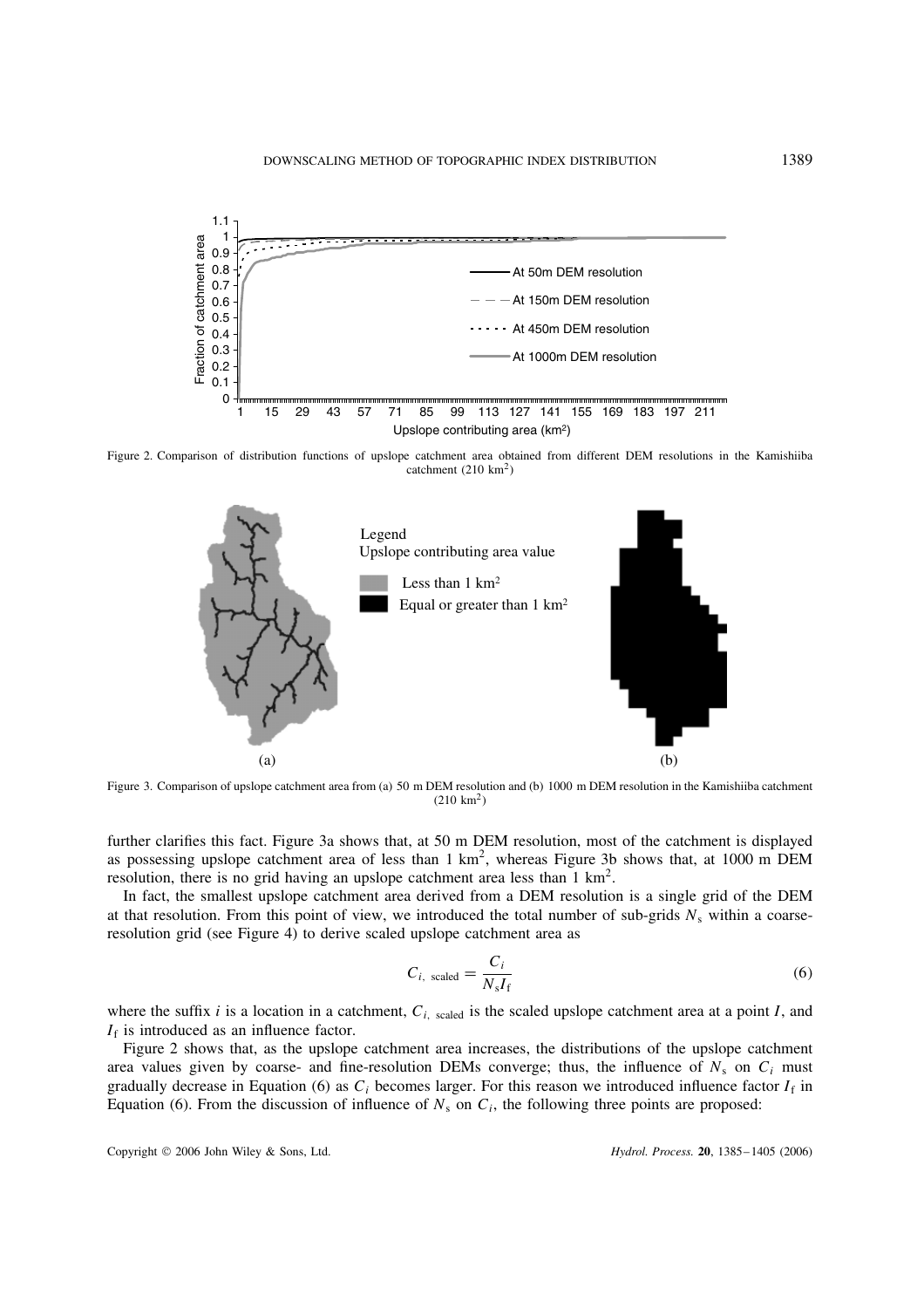

Figure 4. Concept of  $N_s$  as number of sub-grids within a coarse grid resolution

- 1. At the catchment divide portion where the upslope catchment area in a coarse-resolution DEM is a single coarse-resolution grid area, the value of the influence factor  $I_f$  in Equation (6) is equal to unity, demonstrating that  $N_s$  has complete influence on  $C_i$ .
- 2. Considering the upslope catchment area given by a coarse-resolution DEM and target fine-resolution DEM are equal at the outlet of the catchment, the value of influence factor  $I_f$  in Equation (6) is equal to  $1/N_s$ , showing that  $N_s$  has no influence on  $C_i$ .
- 3. Exponential decay of the influence factor is taken from the value 1 defined in point 1. to  $1/N_s$  defined in point 2. as the upslope catchment area increases. Thus,  $I_f$  is defined as

$$
I_{\rm f} = \mathrm{e}^{\left[(1 - N_i)H\right]/N_{\rm o}}\tag{7}
$$

where  $N_i$  is the number of coarse-resolution grids contained in the upslope catchment area at a location i in the catchment and  $N<sub>o</sub>$  is the number of coarse-resolution grids contained in the upslope catchment area at the outlet of the catchment. H in Equation  $(7)$  is introduced as a parameter to define the variation in the influence factor as a function of  $N_0$  and  $N_s$ . Considering the influence of  $N_s$  on  $C_i$  in Equation (6) is almost negligible at the outlet of the catchment, where  $N_i = N_0$  and  $I_f = 1/N_s$ , the value of H can be obtained from Equation (7) by substituting  $N_i = N_o$  and  $I_f = 1/N_s$  as

$$
H = \frac{N_o}{N_o - 1} \ln N_s \tag{8}
$$

Finally, we developed a method to downscale the upslope catchment area from Equations (6) and (7) as

$$
C_{i, \text{ scaled}} = \frac{C_i}{N_s e^{[(1 - N_i)H]/N_o}}
$$
(9)

The analysis and derivation of downscaling method of upslope catchment area was developed from the assumption that upslope catchment area at a point is the number of pixels draining through that point. Although the multiple flow-direction approach is an approximate form of subgrid-scale flow pathway interpolation (Quinn *et al*., 1991), it is also affected by the loss of information of finer resolution upslope catchment area when using coarse-resolution DEMs. This is because the values of distributed upslope catchment area at the catchment divide, according to weighted percentages relative to the value assumed by the slope, are higher in a coarse grid cell than in a fine grid cell.

The method to downscale the upslope catchment area is applied to the Kamishiiba catchment (210  $\text{km}^2$ ). Using Equation (9), the upslope catchment area is downscaled from 1000 m DEM resolution to various DEM grid resolutions as shown in Figure 5. In contrast to Figure 2, Figure 5a–d shows that the distributions of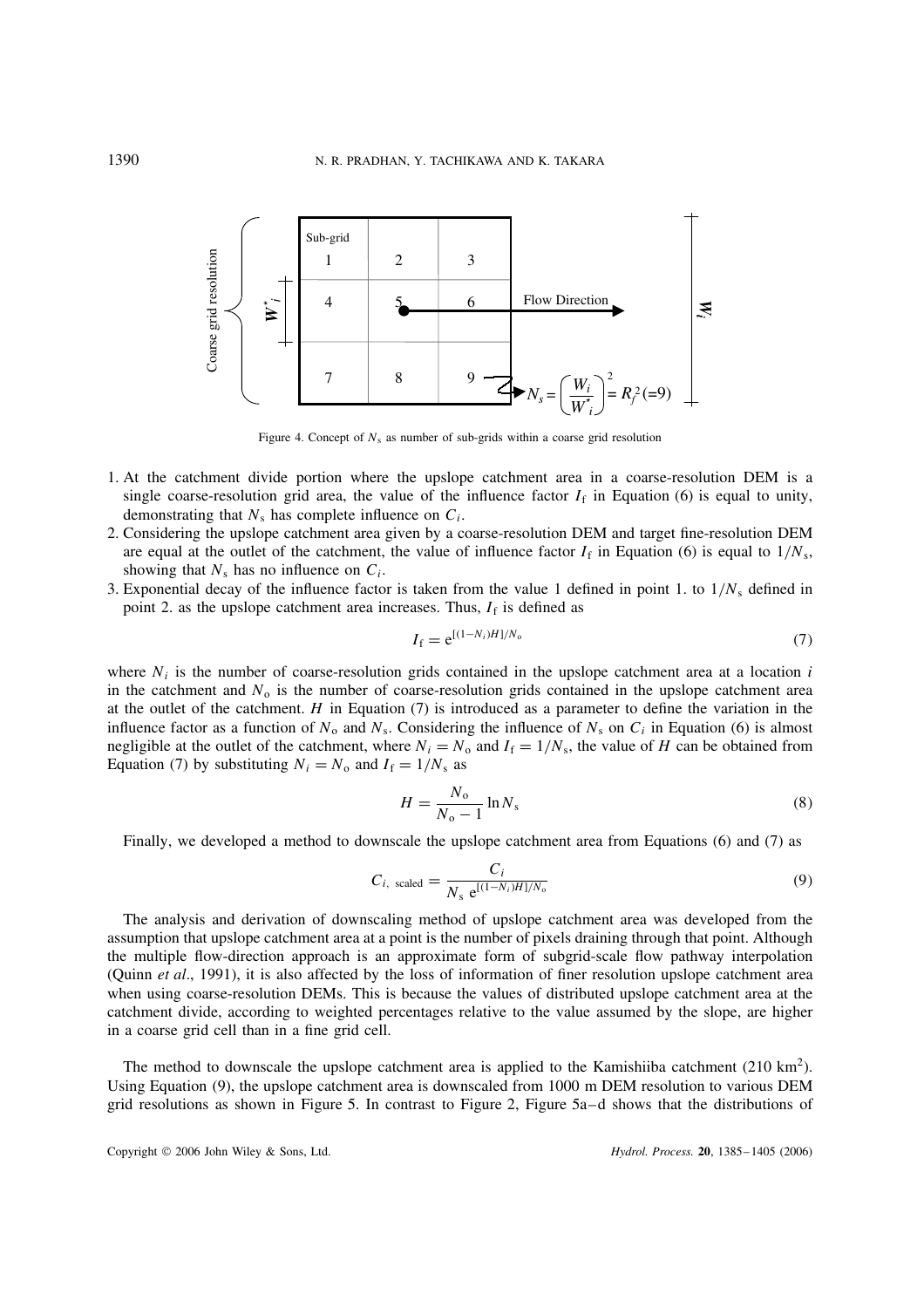

Figure 5. Comparison of distribution function of upslope catchment area from a 1000 m grid-resolution DEM to a finer grid-resolution DEM and the distribution function of the upslope catchment area at the fine scale in the Kamishiiba catchment  $(210 \text{ km}^2)$ . (a), (b), (c) and (d) are the comparisons for 50 m, 150 m, 450 m and 600 m grid resolutions respectively

upslope catchment area from 50, 150, 450 and 600 m DEM resolutions match the distribution of downscaled upslope catchment area from 1000 m DEM resolution to the respective DEM resolution. This shows that the proposed method to downscale the upslope catchment area given by Equation (9) can be successfully used to obtain higher resolution assessments of upslope catchment area at finer grid sizes by using only a coarse DEM resolution.

## DEVELOPMENT OF THE METHOD TO DOWNSCALE TOPOGRAPHIC INDEX OF TOPMODEL

As topographic index is scale dependent, this results in identified parameter values being dependent on the DEM resolution. This makes it difficult to use model parameter values identified in a model of different resolution. To overcome the problem, a scale-invariant model of topographic index is proposed. A resolution factor and a scaled slope with a fractal method is introduced in the scale-invariant model of the topographic index distribution to scale upslope catchment area per unit contour length a and slope angle of the ground surface  $\beta$ .

#### *Resolution factor in topographic index*

Figure 1 shows that higher frequency topographic information contained in the topographic index distribution is lost. One of the main reasons for the movement of the topographic index distribution towards higher values while using coarse-resolution DEMs is due to the filtering of the upslope catchment area defined by a fine DEM resolution, as explained previously. To obtain the lost portion of the upslope catchment area defined by a target fine-resolution DEM, we introduced scaled upslope catchment area, as explained in Equation (6), to the topographic index, as shown in Equation (10). In the TOPMODEL framework, the conceptual derivation of contour length by a single flow-direction approach or multiple flow-direction approach overestimates the contour length at the catchment divide portion when a coarse DEM is used. Thus, to achieve the unit contour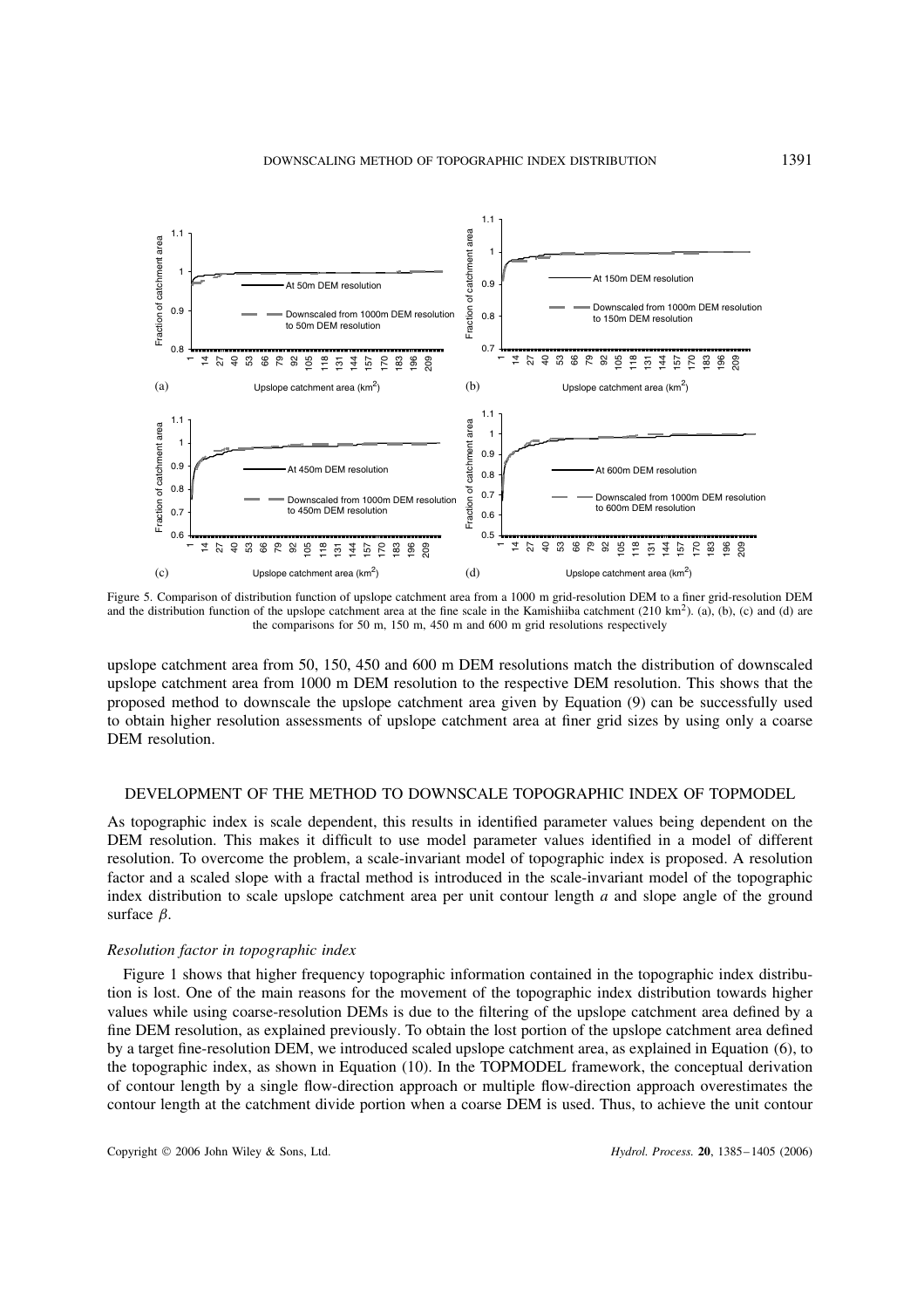length at the target subgrid scale, the unit contour length at the available coarse-resolution DEM is divided by the resolution factor  $R_f$  in Equation (10) as

$$
TI = \ln\left[\frac{\frac{C_i}{N_s I_f}}{\left(\frac{W_i}{R_f}\right) \tan \beta_i}\right]
$$
(10)

where TI is the topographic index,  $C_i$  is the upslope catchment area of the coarse-resolution DEM,  $W_i$  is the unit contour length at the available coarse-resolution DEM (see Figure 4),  $N_s$  is the total number of subgrids within a coarse-resolution grid (see Figure 4), and i is a location in a catchment. Resolution factor  $R_f$  in Equation (10) is defined as

$$
R_{\rm f} = \frac{\text{Coarse DEM Resolution}}{\text{Target DEM Resolution}} = \frac{W_i}{W_i^*}
$$
 (11)

where  $W_i^*$  is the unit contour length of the target DEM resolution (see Figure 4). It is clear from Figure 4 that

$$
N_s = R_f^2 \tag{12}
$$

From Equations (10) and (12), the resolution factor is introduced in the topographic index as

$$
TI = \ln\left(\frac{C_i}{W_i R_f \tan \beta_i}\right) - \ln I_f \tag{13}
$$

## *Fractal method for scaled steepest slope*

Figure 6 shows the frequency distribution of the steepest slope at four different DEM resolutions in the Kamishiiba catchment (210 km<sup>2</sup>) in Japan without taking into account the scale effect. Figure 6 clearly shows that slopes derived from DEMs vary with the spatial resolution, with values decreasing at larger pixel sizes. The underestimation of slopes when using the coarse-resolution DEMs can seriously affect the accuracy of hydrological and geomorphological models (Zhang *et al*., 1999). To scale the local slope, we followed the fractal theory in topography and slope proposed by Klinkenberg and Goodchild (1992) and Zhang *et al*. (1999) and developed a modified fractal method for steepest slope.

*Fractal method for average slope estimation proposed by Zhang et al. (1999).* The variogram technique is used to calculate the fractal dimension in a region when the logarithm of the distance between samples



Figure 6. Comparison of steepest slope distribution function obtained from different DEM resolutions in the Kamishiiba catchment (210 km<sup>2</sup>)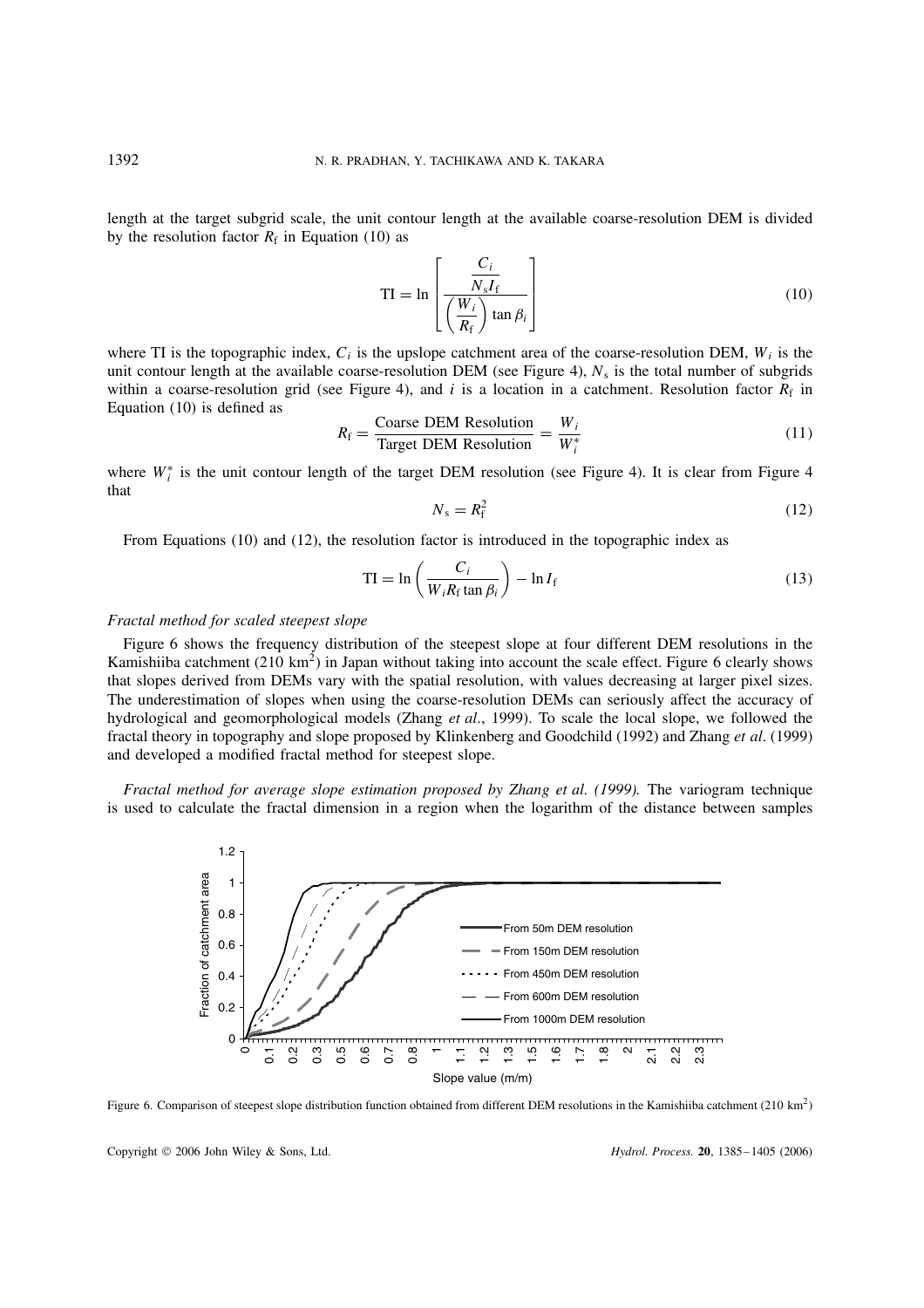is regressed against the logarithm of the mean squared difference in the elevations for that distance. The variogram equation used by Klinkenberg and Goodchild (1992) to calculate the fractal dimension of topography is

$$
(Z_p - Z_q)^2 = kd_{pq}^{4-2D} \tag{14}
$$

where  $Z_p$  and  $Z_q$  are the elevations at points p and q,  $d_{pq}$  is the distance between p and q, k is a constant, and  $D$  is the fractal dimension. The topographic fractal properties of Equation (14) can be used to scale slope as follows:  $Z_p - Z_q$ 

$$
\frac{Z_p - Z_q}{d_{pq}} = \alpha d_{pq}^{1-D} \tag{15}
$$

where  $\alpha = \pm k^{0.5}$  is a constant. Because the left part of Equation (15) represents the surface slope, it can be assumed that the slope value  $\theta$  is associated with its corresponding grid size d by the equation

$$
\theta = \alpha d^{1-D} \tag{16}
$$

This implies that slope will be a function of the measurement scale if the topography is unifractal in a specified range of measurement scale (Zhang *et al*., 1999). However, it is impossible to predict the spatial patterns of slopes due to the single value of the fractal dimension and the coefficient in the fractal slope equation for the whole DEM. To overcome this problem, Zhang *et al.* (1999) proposed that the coefficient  $\alpha$ and fractal dimension  $D$  of Equation (16) are mainly controlled by the standard deviation of the elevation of the sub-regions in a DEM and derived the regressed relations between  $\alpha$  and D separately with the standard deviation of the elevation. In deriving the regressed relation, Zhang *et al*. (1999) considered the smallest sub-area (window) to be composed of  $3 \times 3$  pixels. Hence, elevations of nine neighbouring grids in the DEM were taken to obtain the standard deviation of the elevation for a sub-area.

We found that the slope derived from the method by Zhang *et al*. (1999) tends to match only with the average slope within the  $3 \times 3$  moving-window pixels of the coarse-resolution DEM, but completely failed to take into consideration the steepest slope defined as the direction of the maximum drop from centre pixel to its eight nearest neighbours, known as the D8 method. Thus, we propose a modified fractal method for the steepest slope.

*Fractal method for steepest slope.* A modified model for the fractal method to account for the steepest slope change due to change in DEM resolution is described as follows:

- 1. Unlike the distance  $d$  in Equation (16) being represented by constant grid size, this distance  $d$  in every grid point in a 3  $\times$  3 pixels moving window is provided as the steepest slope distance  $d_{\text{steepest}}$ . Figure 7a shows the steepest slope distance  $d_{\text{steepest}}$  to be dx, dy and  $\sqrt{dx^2 + dy^2}$  according to the direction of steepest descent of the slope in the X-axis, Y-axis and diagonal axis DD respectively.
- 2. It is found that there is not much variation in standard deviation of elevation from a high-resolution DEM to a low-resolution DEM in the same sub-area. Fractal dimension  $D$  is related to the standard deviation of elevation  $\sigma$  (m) in a 3  $\times$  3 pixels moving window as per Zhang *et al.* (1999).

$$
D = 1.13589 + 0.08452 \ln \sigma \tag{17}
$$

3. The fluctuations of the coefficient  $\alpha$  values in Equation (16) over different locations were found to be higher in comparison with the D value. Unlike the method by Zhang *et al.* (1999), in which  $\alpha$  values are derived from standard deviation  $\sigma$  of the elevation in 3  $\times$  3 pixels moving window, we developed a new method where the coefficient  $\alpha$  values are derived directly from the steepest slope of the available coarse-resolution DEM, while maintaining that the steepest slope itself represents an extreme fluctuation. The modified equation is

$$
\theta_{\text{steepest}} = \alpha_{\text{steepest}} d_{\text{steepest}}^{1-D} \tag{18}
$$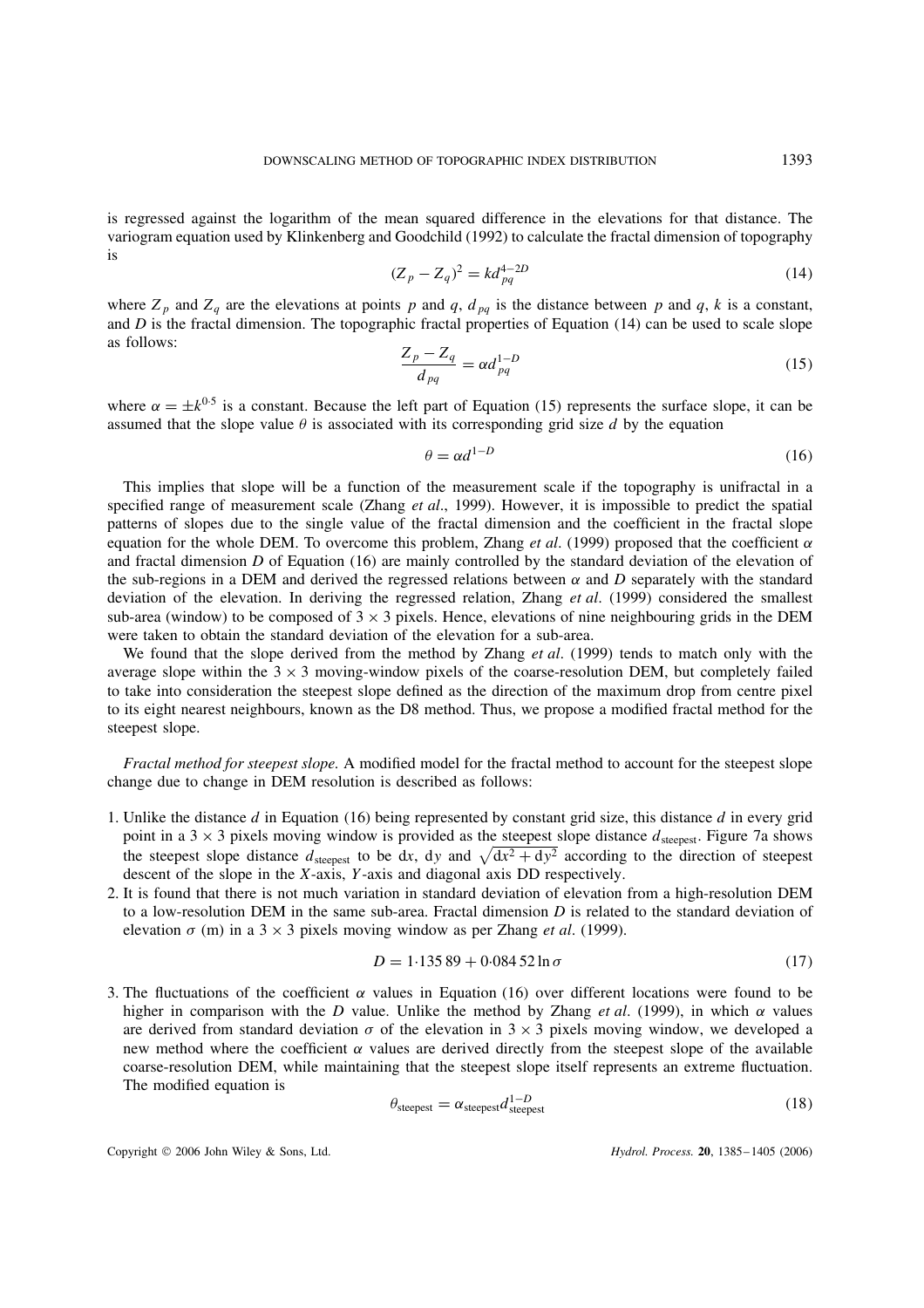

Figure 7. Fractal method for scaled steepest slope at a location i of the  $3 \times 3$  pixels moving window: (a) steepest slope structure of the available coarse-resolution DEM; (b) scaled steepest slope structure of the target resolution DEM

In Figure 7a for example, where the steepest slope is shown in diagonal direction,  $\alpha_{\text{steepest}}$  at that location  $i$  from Equation (18) is given by

$$
\alpha_{\text{steepest}} = \frac{\theta_{\text{steepest}}}{(\sqrt{\text{dx}^2 + \text{d}y^2})^{1-D}}
$$
(19)

where dx and dy are the grid sizes in the X-axis and Y-axis respectively and  $\theta_{\text{steenest}}$  is the steepest slope using the coarse-resolution DEM.

4. While downscaling, the distance variation in the target resolution DEM is defined according to the direction of the steepest slope in the coarse-resolution DEM. Hence, in Figure 7b the downscaled steepest slope  $\theta_{\rm scaled}$ is shown to be in the same direction as that of the coarse-resolution DEM steepest slope (Figure 7a). Thus, in Figure 7b, the downscaled steepest slope  $\theta_{\text{scaled}}$  is given as

$$
\theta_{\text{scaled}} = \alpha_{\text{steepest}} d_{\text{scaled}}^{1-D} \tag{20}
$$

where  $d_{\text{scaled}} = \sqrt{\Delta x^2 + \Delta y^2}$  in Figure 7b and  $\Delta x$ ,  $\Delta y$  are the grid sizes of the target resolution DEM in the X-axis and Y-axis respectively. Thus, using the coarse-grid DEM for each grid, the value of  $D$  is obtained from Equation (17) and  $\alpha_{\text{steepest}}$  is obtained from Equation (19). Then, by using Equation (20), the downscaled steepest slope  $\theta_{\text{scaled}}$  is obtained by defining the distance  $d_{\text{scaled}}$  at target DEMs.

Figure 8a–d shows the comparison of scaled slope distribution function from the 1000 m grid-resolution DEM to the 600 m, 450 m, 150 m and 50 m grid-resolution DEMs by using Equation (20) and the distribution function of the slope at those respective fine-scale DEMs. A close fit of the frequency distribution of the scaled slope from the 1000 m grid-resolution DEM to 600 m, 450 m, 150 m grid-resolution DEMs is shown in Figure 8a–c, and Figure 8d demonstrates that Equation (20) overestimated the slope when downscaling from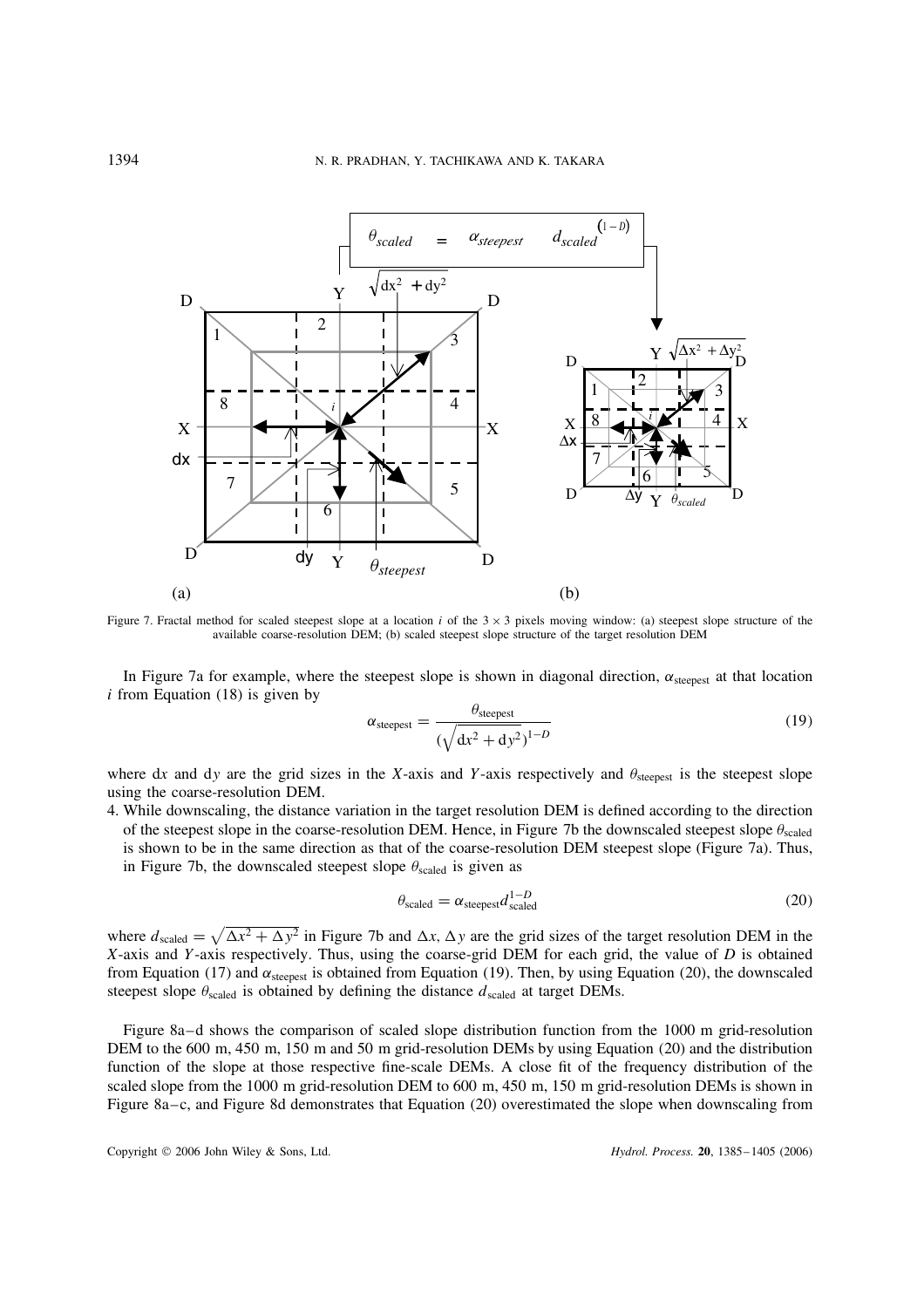

Figure 8. Comparison of distribution function of scaled steepest slope from a 1000 m grid-resolution DEM to a finer grid-resolution DEM and the frequency distribution of the steepest slope at the fine scale in the Kamishiiba catchment  $(210 \text{ km}^2)$ . (a), (b), (c) and (d) are the comparisons for 600 m, 450 m, 150 m and 50 m grid resolutions respectively

1000 m to 50 m DEM resolution. This causes the downscaled topographic index distribution from 1000 m to 50 m DEM resolution to shift slightly below that of the original 50 m DEM resolution topographic index distribution. In Equation (20), slope is a function of the measurement scale by assuming that topography is unifractal in a specified range of measurement scale. This unifractal concept can break down at very fine scales (Andrle and Abrahams, 1989; Klinkenberg and Goodchild, 1992). This possible break in the unifractal condition at fine scales and its possible solution method is for further research work. In this study we assume that the lower applicable limit of Equation (20) is 150 m when downscaling the slope distribution from a 1000 m grid resolution to lower grid-resolution DEMs. Thus, when downscaling slope distribution from 1000 m to 50 m DEM resolution, the slope is downscaled to 150 m, and the distribution is used for downscaling to 50 m.

#### *Scaled topographic index distribution*

By combining Equations (13) and (20), the method to downscale the topographic index is defined as

$$
TI_{\text{scaled}} = \ln\left(\frac{C_i}{W_i R_f \theta_{\text{scaled}}}\right) - \ln I_f \tag{21}
$$

The scaled topographic index TI<sub>scaled</sub> includes the resolution factor to account for the effect of scale on upslope catchment area per unit contour length and the fractal method for scaled steepest slope as an approach to account for the effect of scale on slope.

# COUPLING SCALE-INVARIANT TOPOGRAPHIC INDEX DISTRIBUTION IN THE TOPMODEL **FRAMEWORK**

Total runoff is calculated as the sum of two flow components: saturation excess overland flow from variable contributing areas (Dunne and Black, 1970) and subsurface flow from the saturated zone of the soil, as shown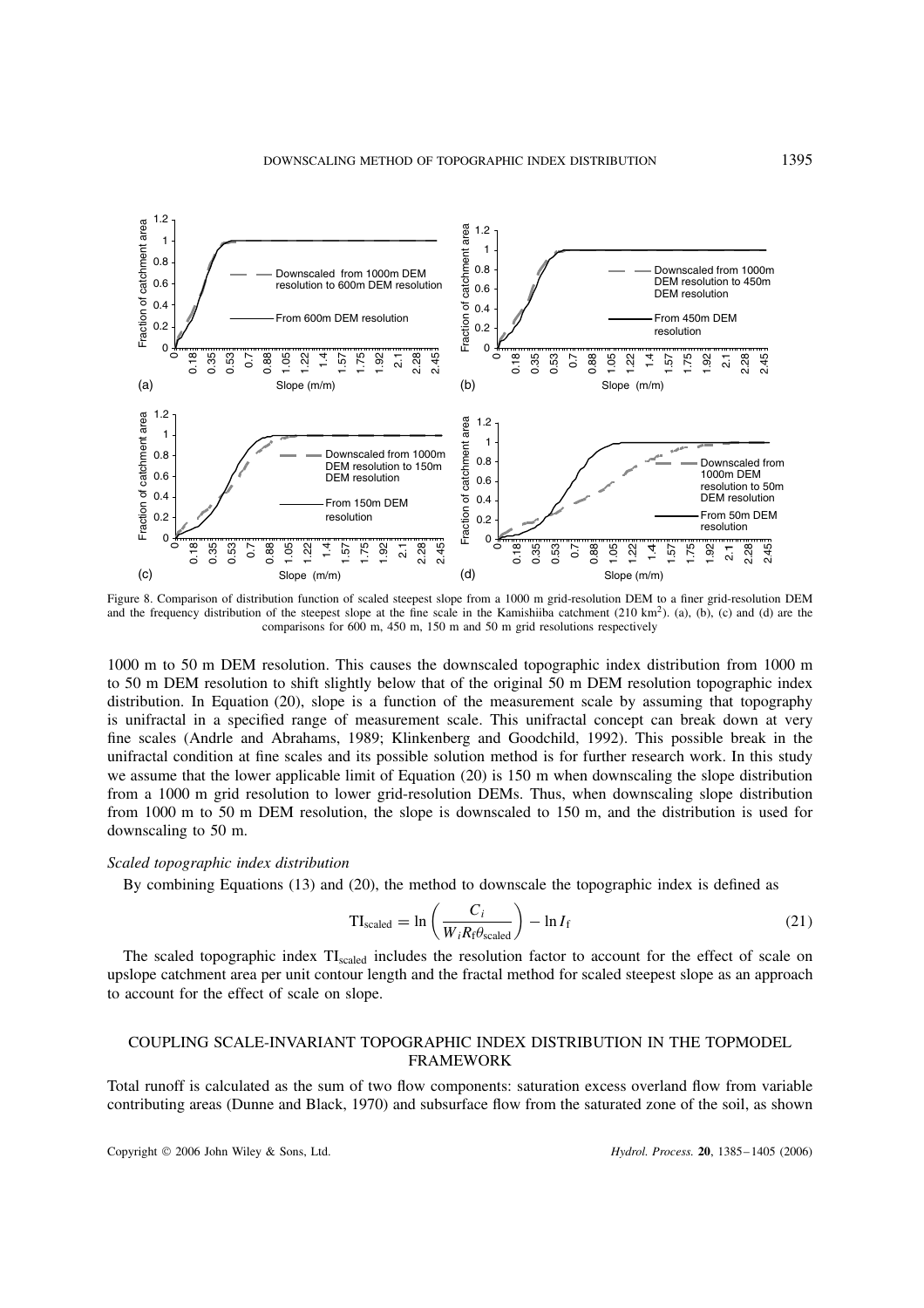in Figure 9. Areas with  $S(i, t) \leq 0$  (in Equation (2)) are contributing areas for saturation excess overland flow. Following Equations (2), (3) and (5), the dependency of  $S(i,t)$  on other variables is shown as

$$
S(i, t) = f(\overline{S}(t), T_0, \lambda, m, TI)
$$
\n(22)

Again, from Equation (4), the dependency of subsurface flow from the saturated zone  $(S_{Z} | L]$  in Figure 9),  $Q_{b}(t)$  is written as

$$
Q_{b}(t) = g(\overline{S}(t), T_{0}, \lambda, m)
$$
\n(23)

In Equations (22) and (23), the only observable independent variable accounting for heterogeneity is the topographic index TI. The parameters  $T_0$ ,  $\lambda$ , m and  $S(t)$  in the catchment or subcatchment are directly influenced by the topographic index value, which changes with the resolution of the DEM used. This makes recalibration in the model compulsory when the scale of application of the model differs from the scale at which the model parameters are identified. Thus, in the TOPMODEL concept, to make the topographic index value scale invariant, Equation (1) has been replaced by Equation (21). The scale invariant-function defined by Equation  $(21)$  is  $S(0)$  based on scale laws and does not add any extra parameter burden when coupled with TOPMODEL.

Root zone store  $R_z$  [L] in Figure 9 for each topographic index value is depleted only by evapotranspiration, and that water is added to the unsaturated zone drainage storage  $U_Z$  [L] only after the root zone reaches field capacity or maximum root zone storage  $R_{Zmax}$  [L]. The drainage from the unsaturated zone is assumed to be essentially vertical and drainage flux per unit area  $q_v$  [LT<sup>-1</sup>] is calculated for each topographic index class (Beven, 1986) as

$$
q_{v}(i, t)\Delta t = \min\{T_0 e^{-S(i, t)/m} \Delta t, U_Z(i, t)\}\tag{24}
$$

where  $\Delta t$  [T] is calculation time step. The initial condition for average saturation deficit is derived from Equation (4) taking  $Q_b(0)$  as the initial observed discharge (Beven, 1987). S in the successive time step is calculated by

$$
\overline{S}(t+1) = \overline{S}(t) - Q_{\rm v}(t)\Delta t + Q_{\rm b}(t)\Delta t \tag{25}
$$



Figure 9. Coupling the method to downscale topographic index distribution in the TOPMODEL framework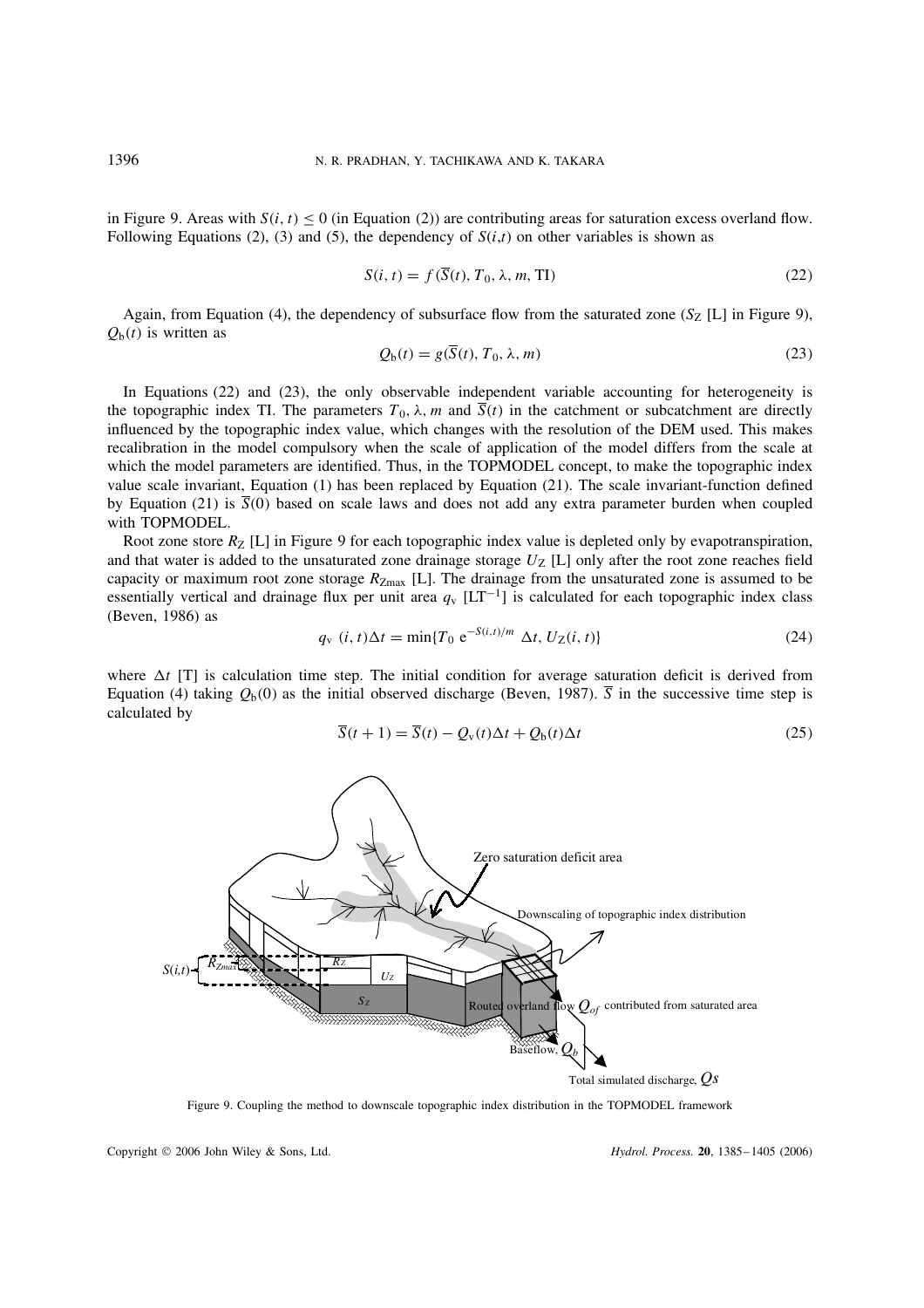where  $Q_v(t)$ , the total input to groundwater from the unsaturated zone, is the sum of  $q_v(t)$  over all grids in the catchment, and  $Q_{b}(t)$  is the groundwater discharge to the stream. The Muskingum-Cunge routing method is used for calculating hill slope channel routing (Cunge, 1969).

## RESULTS AND DISCUSSION

#### *Application of the method to downscale the topographic index distribution*

The method to downscale the topographic index of TOPMODEL is applied to the Kamishiiba catchment (210 km<sup>2</sup>) in Japan. Using Equation (21), the topographic index is then downscaled. Figure 10 shows the comparison of the downscaled topographic index distribution function using Equation (21) from 1000 m to 50 m DEM resolution with variable  $I_f$  given by Equation (7) and with constant  $I_f = 1$ . In Figure 10, no significant change is seen in the topographic index distribution, except for the highest topographic index values in the lowest density range in a catchment. This is because  $I_f$  values from Equation (7) are also almost equal to unity at the higher density distribution of topographic index values. This is why, for the rest of the analysis in this discussion,  $I_f = 1$  is assumed in Equation (21). This is the same as taking only the first term in Equation (13). Moreover, in the TOPMODEL framework, the conceptual derivation of contour length by the single flow-direction approach or the multiple flow-direction approach underestimates the contour length at the catchment outlet when a fine DEM resolution is used. Also, the introduction of  $I_f$  with  $R_f$  and  $W_i$  in Equation (10) can correct this error by varying the contour length derivation from the target fine grid resolution at the catchment divide portion to the available coarse grid resolution at the catchment outlet portion. The introduction of  $I_f$  with  $R_f$  in Equation (10) is also the same as taking only the first term in the right hand side of Equation (13).

Table II shows the scaled topographic constant  $\lambda$  from a 1000 m grid-resolution DEM to various target DEM resolutions by applying the downscaling method. The downscaled values of  $\lambda$  from 1000 m grid resolution to finer DEM resolutions in Table II are almost equal to the values of  $\lambda$  in Table I derived from those fine grid-resolution DEMs.

Figure 11a is the topographic index distribution using a 1000 m DEM. Figure 11b–e shows the scaled topographic index distribution obtained by using the downscaling method with the same 1000 m gridresolution DEM to the 600 m, 450 m, 150 m and 50 m grid-resolution DEMs respectively. Figure 11f is the topographic index distribution using the 50 m DEM. Distinct differences can be seen between the spatial distribution of the topographic index in Figure 11a and Figure 11f for the 1000 m grid-resolution DEM and the



Figure 10. Effect of influence factor on scaled topographic index distribution. Comparison of density function of scaled topographic index using Equation (21) with varying influence factor given by Equation (7) and with constant influence factor equal to unity. In both cases the downscaling is made from a 1000 m to a 50 m grid-resolution DEM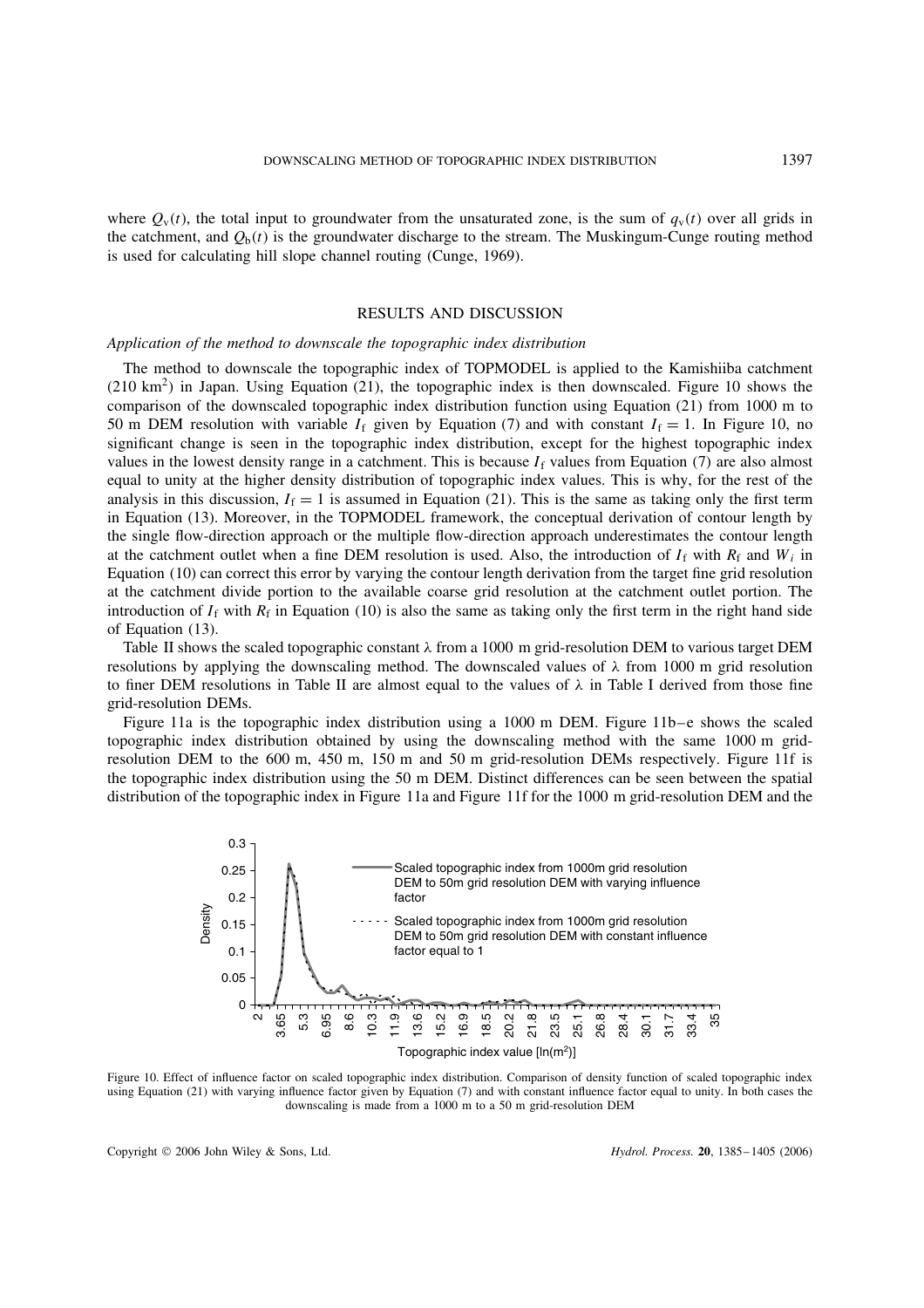Table II. Spatial mean of topographic index  $\lambda$  using downscaled topographic index for target resolutions derived from 1000 m grid DEM in the Kamishiiba catchment

| Target DEM resolution (m)<br>Spatial mean of topographic<br>index $\lambda$ (ln(m <sup>2</sup> )) | 50<br>6.474 | 150<br>7.573 | 450<br>9.110 | 600<br>9.604 |
|---------------------------------------------------------------------------------------------------|-------------|--------------|--------------|--------------|
|                                                                                                   |             |              |              |              |



Figure 11. Spatial distribution of scaled topographic index applied to the Kamishiiba catchment (210 km<sup>2</sup>). (a) Topographic index distribution using a 1000 m DEM resolution. (b), (c), (d) and (e) Scaled topographic index distributions obtained from a  $1000 \text{ m}$  DEM resolution to 600 m, 450 m, 150 m and 50 m DEM resolutions respectively. (f) Topographic index distribution using a 50 m DEM resolution

50 m grid resolution DEM respectively. The spatial distribution of topographic index displayed in Figure 11e matches with the existing reality displayed in Figure 11f.

Figure 12a–d shows the comparison of scaled topographic index distribution from the 1000 m gridresolution DEM to the 50 m, 150 m, 450 m and 600 m grid-resolution DEMs by using the downscaling method and the density function of the topographic index at a different finer scale. A close fit of density functions of scaled topographic indices from the 1000 m grid-resolution DEM to various grid-resolution DEMs is shown in Figure 12. The proposed method pursues a framework for downscaling the topographic index distribution from a coarse resolution to a specific fine-resolution DEM to obtain higher resolution topographic information. Obtaining the specific fine-resolution DEM that is most suitable for a hydrological model is not within the scope of this paper. Zhang and Montgomery (1994) suggest from their analysis that, for many landscapes, a 10 m grid size presents a rational compromise between increasing resolution and data volume required for simulating geomorphic and hydrological processes. Quinn *et al*. (1991) demonstrated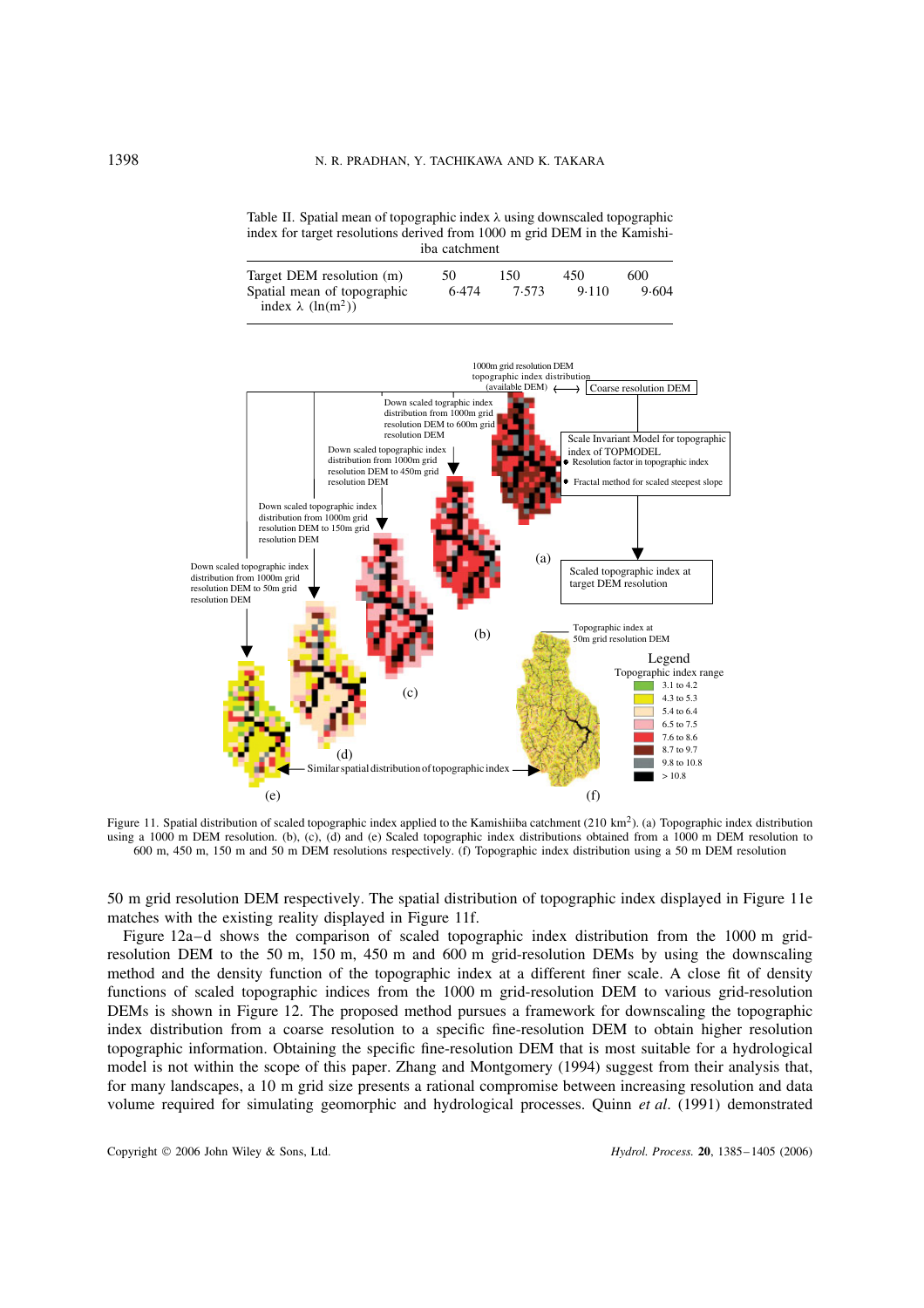

Figure 12. Comparison of density function of scaled topographic index from a 1000 m grid-resolution DEM to a finer grid-resolution DEM and the density function of the topographic index at the fine scale in the Kamishiiba catchment  $(210 \text{ km}^2)$ . (a), (b), (c) and (d) are the comparisons for 50 m, 150 m, 450 m and 600 m grid resolutions respectively

that features of much less than 50 m resolution are significant in hydrological routing. It is hoped that this study can be further extended to develop the downscaling method to 10 m DEM resolution and finer.

# *Analysis of prediction error when the parameter identification scale and model application scale are mismatched*

Figure 13 shows three different rainfall events, Event(1), Event(2) and Event(3), in the Kamishiiba catchment (210 km<sup>2</sup>). In Figure 13, A(1), A(2) and A(3) are the simulation results using a 50 m DEM resolution TOPMODEL; B(1), B(2) and B(3) are the simulation results using a 1000 m DEM resolution TOPMODEL;  $C(1)$ ,  $C(2)$  and  $C(3)$  are the simulation results from TOPMODEL by coupling the downscaling method of topographic index distribution, applied at 1000 m DEM resolution and the topographic index downscaled to 50 m DEM resolution. The labels (1), (2) and (3) denote the simulation results that belong to rainfall Event(1), Event(2) and Event(3) respectively.

For all the simulation results shown in Figure 13, the effective parameters of TOPMODEL are identified by the 50 m DEM resolution TOPMODEL, as shown in Table III. Although the effective parameters identified in Table III are calibrated by the 50 m DEM resolution TOPMODEL in Event(2) as shown for A(2) in Figure 13, resulting in a Nash efficiency of 94%, consideration is also given to the model consistency when applying the 50 m DEM resolution TOPMODEL with the same set of parameters to other events. In Event(1) and Event (3) the Nash efficiencies are 90% and 78% respectively, as shown in Figure 13. In accordance with the work of Ambroise *et al.* (1996) and Güntner *et al.* (1999), a parameter value for *m* was derived from the first-order hyperbolic function that fitted the recession curve obtained from the observed discharge of rainfall Event(1). The value of the parameter  $m$  derived by the recession analysis is 0.07 m, which is found to be equal to the calibrated parameter value of m by the 50 m DEM resolution TOPMODEL.

Comparing B(1), B(2), and B(3) with A(1), A(2), and A(3) respectively in Figure 13, it is seen that the magnitudes of the differences in TOPMODEL predictions based on different DEM resolutions are significant when the same set of parameter values are used. The simulated discharges for B(1), B(2) and B(3) in Figure 13 are very sensitive to rainfall, showing overestimation of discharge in the rainfall duration and underestimation of discharge as soon as the rainfall stopped or diminished. Because of this inconsistency in the 1000 m DEM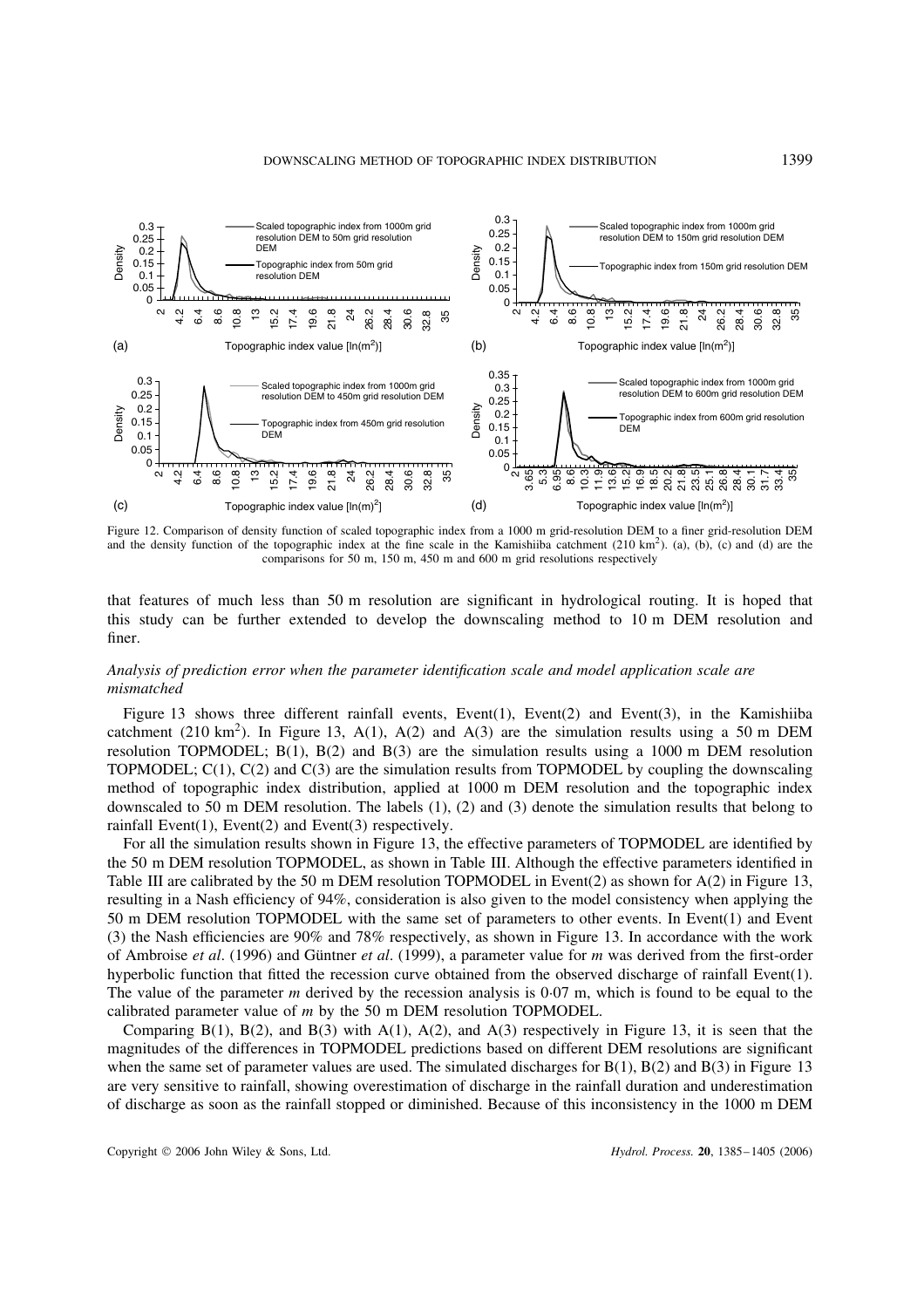

Copyright 2006 John Wiley & Sons, Ltd. *Hydrol. Process.* **20**, 1385–1405 (2006)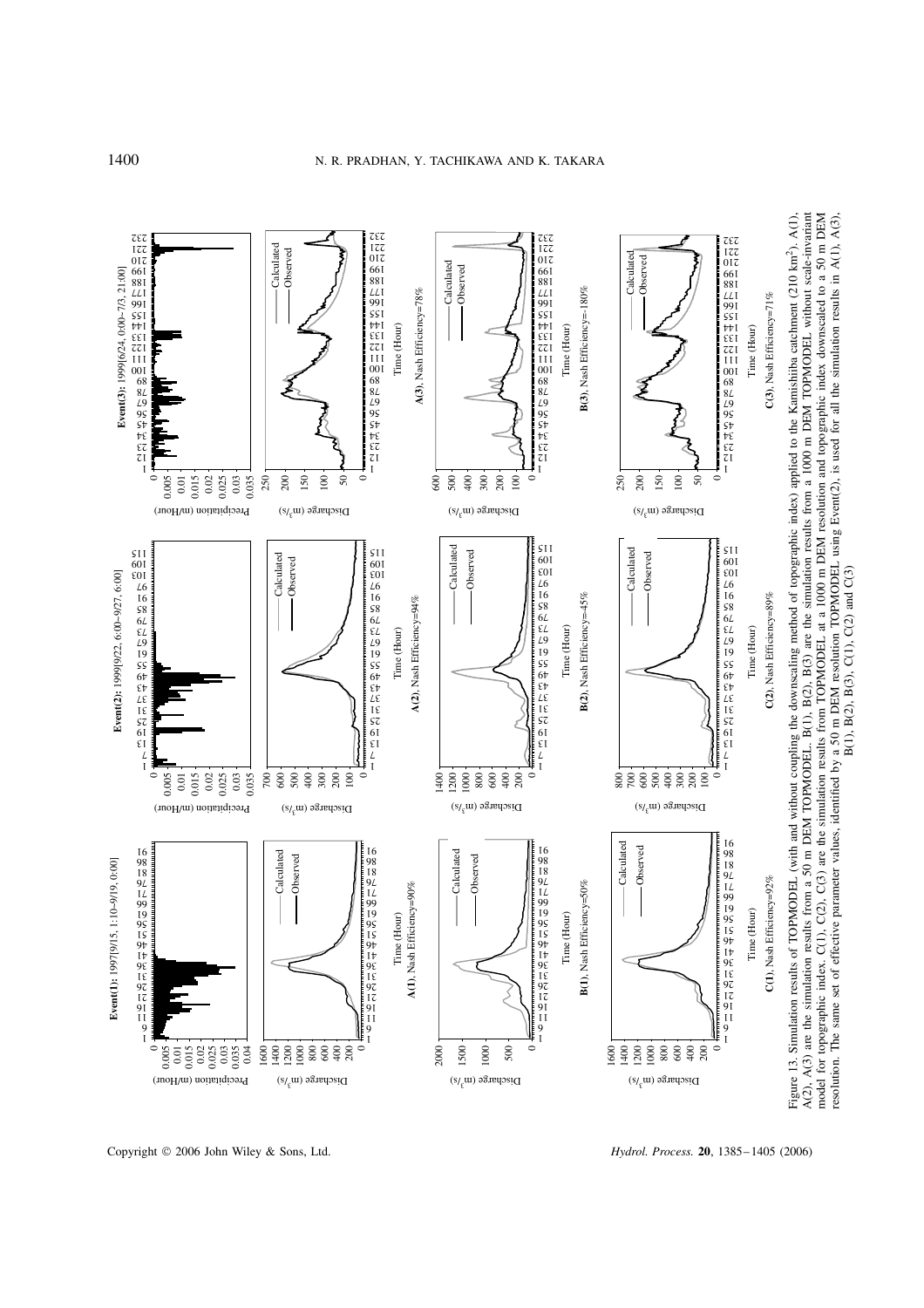Table III. Effective parameter values identified by a 50 m DEM resolution TOPMODEL for Event(2) used for different events and different DEM resolution TOPMODELs in the Kamishiiba catchment  $T_0$  (m<sup>2</sup> h<sup>-1</sup>)  $m (m)$   $R_{Zmax} (m)$ <br>0.07 0.001

9Ð8 0Ð07 0Ð001

| resolution TOPMODEL prediction, the Nash efficiencies for $B(1)$ , $B(2)$ , and $B(3)$ in Figure 13 decreased |  |  |  |  |  |
|---------------------------------------------------------------------------------------------------------------|--|--|--|--|--|
| drastically to 50%, $-45\%$ and $-180\%$ respectively when retaining the same parameter values identified for |  |  |  |  |  |
| the 50 m DEM resolution TOPMODEL.                                                                             |  |  |  |  |  |

Earlier, in Table I, we showed that, as the resolution of DEMs is coarsened, the spatial mean value of topographic index  $\lambda$  in Equation (5) increases. As  $\lambda$  increases, the initial average saturation deficit derived from Equation (4) decreases. The increase in  $\lambda$  value also results in less variability of subsurface flow, as defined in Equation (4). Thus, the predicted mean depth of the water table approaches the surface at the initial stage, and the average saturation deficit obtained from Equation (25) remains around zero. In the model, zero saturation deficit means that the state of the vertical soil profile is completely saturated up to the surface. Any further rainfall after the zero local saturation deficit state contributes directly to surface runoff. Figure 14a demonstrates that the average saturation deficit predicted by the 1000 m DEM resolution TOPMODEL, while retaining the effective parameter values identified at the 50 m DEM resolution, shows negative values throughout the simulation period in Event(1). This results in the complete saturation of the local soil moisture deficit in a large part of the catchment from the very beginning of the simulation. This is why the overestimations in simulated discharge during rainfall duration for  $B(1)$ ,  $B(2)$  and  $B(3)$  are observed in Figure 13.

As we have discussed, the higher  $\lambda$  value results in less variability of subsurface flow rate given by Equation (4). Figure 14b shows that the subsurface flow  $Q<sub>b</sub>(t)$  obtained from the 1000 m DEM resolution TOPMODEL is almost constant and relatively low during rainfall hours when compared with the other models. The difference of subsurface flow obtained from the 1000 m DEM resolution TOPMODEL and that from the 50 m DEM resolution TOPMODEL or the downscaled 50 m DEM resolution TOPMODEL is significant. This is the reason for the underestimation of the simulated discharge during hours of no rainfall for B(1),  $B(2)$  and  $B(3)$  in Figure 13.

The overestimation of the simulated discharge in rainfall duration and underestimation of the simulated discharge in the no-rainfall duration is the reason for the increase in the variance in simulated discharge when using a coarse-resolution DEM. Zhang and Montgomery (1994) and Wolock and Price (1994) have also shown that increasing the coarseness of DEM data resolution tended to decrease the mean depth to water table and increase the peak flow.

#### *TOPMODEL coupled with the downscaling method of the topographic index distribution*

TOPMODEL coupled with the downscaling method of the topographic index distribution is then applied to solve the prediction error arising from the discrepancy in scales between the scale at which the model parameters are identified and the scale of model applications. The method proposed enables downscaling of the topographic index from a coarse grid-resolution DEM to a fine grid-resolution DEM. Incorporating the downscaled topographic index in TOPMODEL, we can see that the average saturation deficit simulated is quite similar to average saturation deficit simulated by the 50 m DEM resolution TOPMODEL in Figure 14a. As the results of the scaled topographic index distribution and the scaled average saturation deficit produced by the 1000 m grid resolution DEM shown in Figures 11 and 14a match with the topographic index distribution and average saturation deficit produced by the 50 m grid-resolution DEM, simulated discharge of the downscaled TOPMODEL displayed by  $C(1)$ ,  $C(2)$  and  $C(3)$  in Figure 13 matches the simulated discharge of the 50 m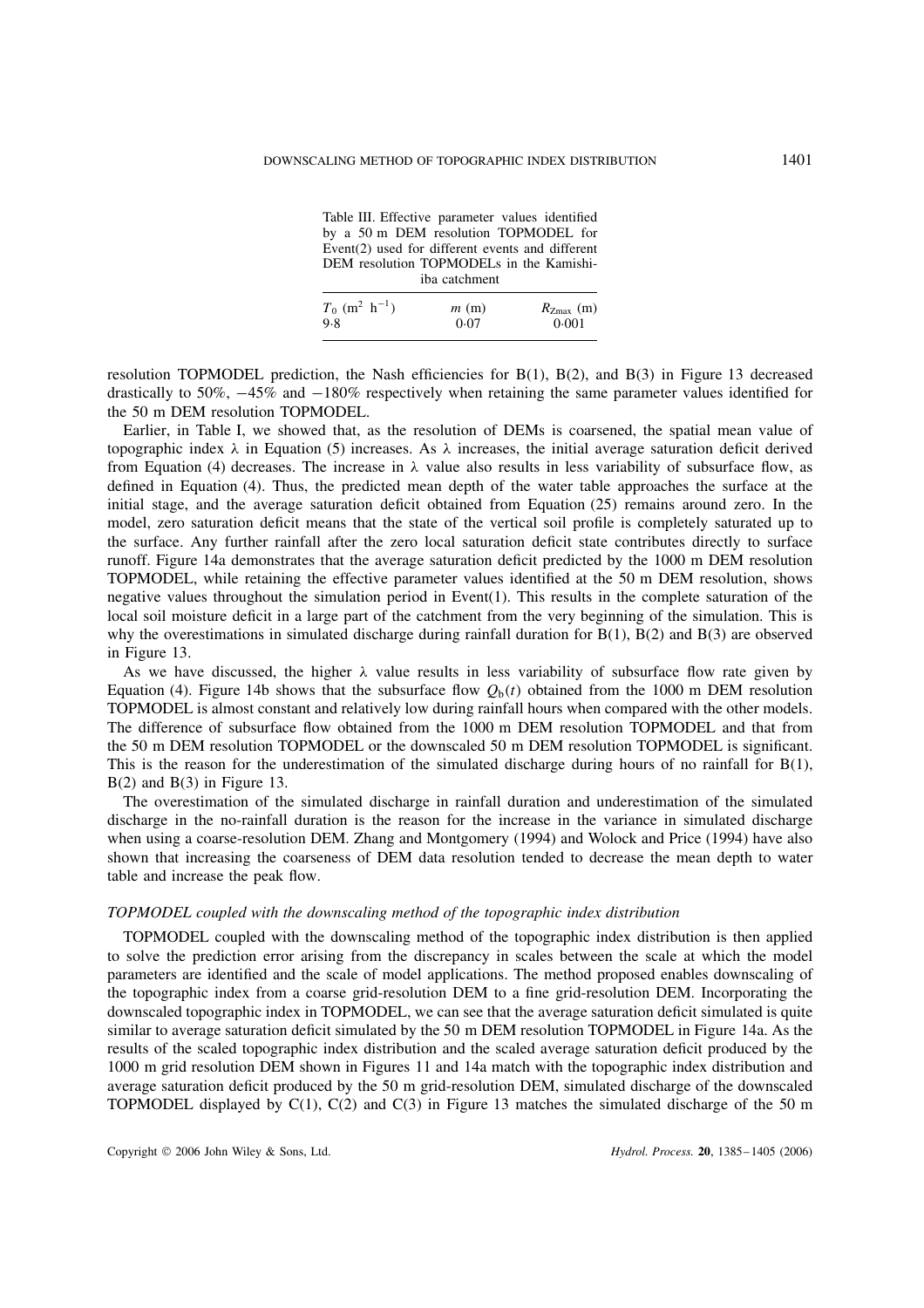

Figure 14. Analysis of average saturation deficit and subsurface flow results of TOPMODEL (with and without coupling the downscaling method of topographic index) applied to the Kamishiiba catchment (210 km<sup>2</sup>) for Event(1). (a) Comparison of average saturation deficit obtained from a 50 m DEM resolution TOPMODEL, a 1000 m DEM resolution TOPMODEL and TOPMODEL applied at a 1000 m DEM resolution with scaled topographic index to a 50 m DEM resolution. (b) Comparison of subsurface flow obtained from a 50 m DEM resolution TOPMODEL, a 1000 m DEM resolution TOPMODEL and TOPMODEL applied at a 1000 m DEM resolution with scaled topographic index to a 50 m DEM resolution. In the results of (a) and (b), the applied effective parameters are identified by a 50 m DEM resolution TOPMODEL

DEM resolution TOPMODEL displayed by A(1), A(2) and A(3) in Figure 13. Thus, the Nash efficiencies for C(1), C(2) and C(3) are  $92\%$ ,  $89\%$  and  $71\%$  respectively in Figure 13.

An increase in  $\lambda$ , the mean of  $\ln(a/\tan \beta)$ , caused by using a coarser scale DEM, would be compensated by an increase in calibrated value of  $T_0$ , producing similar observed and simulated hydrographs. The parameter value, however, would exceed physically acceptable ranges, leading to the problem of false assumptions that are less restrictive than otherwise thought, as calibration can often compensate for such deficiencies. Table IV shows the DEM resolution dependence of the effective parameter value of  $T_0$  in TOPMODEL. The parameter value of  $T_0$  in Table IV is the calibrated value for each DEM resolution to get the highest Nash efficiency in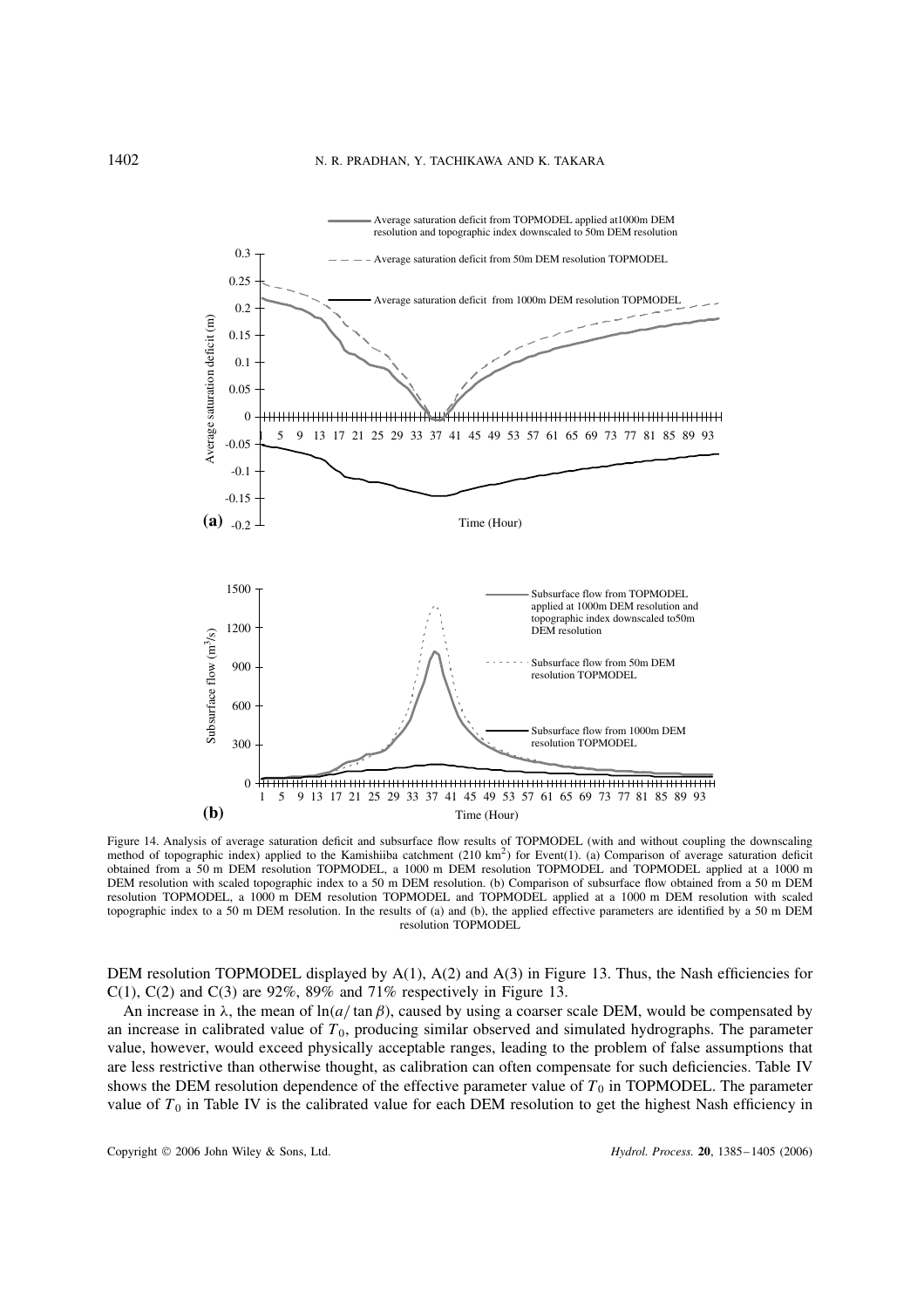| of topographic mack distribution for no solution                                                                                                                                                             |                        |              |              |
|--------------------------------------------------------------------------------------------------------------------------------------------------------------------------------------------------------------|------------------------|--------------|--------------|
| DEM resolution (m)<br>parameter                                                                                                                                                                              | 50                     | 500          | 1000         |
| Calibrated effective parametric value of $T_0$ (m <sup>2</sup> h <sup>-1</sup> ) for<br>the highest Nash efficiency $[\%]$                                                                                   | $6.0$ [96.1] 90 [95.4] |              | 200 [95.6]   |
| Nash efficiency (%) at $T_0 = 6.0$ m <sup>2</sup> h <sup>-1</sup><br>Nash efficiency $(\%)$ with downscaled topographic index to<br>50 m DEM resolution and using $T_0 = 6.0$ m <sup>2</sup> h <sup>-1</sup> | 96.1<br>96.1           | 70.9<br>94.3 | 20.5<br>94.1 |

Table IV. Scale dependence of effective parameter values in TOPMODEL and downscaling method of topographic index distribution for its solution

rainfall Event 1 in the Kamishiiba catchment. In calibrating the effective parameter value at different DEM resolutions, Table IV shows that the  $T_0$  value has to be increased from 6.0 m<sup>2</sup> h<sup>-1</sup> at a 50 m DEM resolution to 200 m<sup>2</sup> h<sup>-1</sup> at a 1000 m DEM resolution to obtain the highest Nash efficiency. Ibbitt andWoods (2004) and Franchini *et al*. (1996) point out that such a high soil parameter value may preserve subsurface flow properties in a desirable way, but at the same time could affect the infiltration behaviour, if the vertical and lateral hydraulic conductivities are assumed to be equal in the TOPMODEL framework. Table IV shows the drop in Nash efficiency when the same value of  $T_0$  identified at a 50 m DEM resolution is used for different DEM resolutions. Table IV also demonstrates that the Nash efficiency converges to a maximum Nash efficiency at each of the DEM resolutions when the topographic index is downscaled to a 50 m DEM resolution from the respective DEM resolutions and the same value of  $T_0$  that is identified at a 50 m DEM resolution is used. This proves that TOPMODEL coupled with the downscaling method of topographic index distribution defined by Equation (21) is consistent with observations (observed discharge data), although the scale of the DEM at which the parameters are identified and the scale of the DEM at which the model is applied are dissimilar.

#### **CONCLUSIONS**

There is a long tradition in geomorphology of seeking general rules for landscape evolution so as to provide a topographic framework for hydrological, ecologic, or other landscape-based models. Geomorphological features obtained from DEMs are influenced by the resolution of the DEM. In this study we developed a method to downscale the upslope catchment area to solve the effect of DEM resolution on the upslope catchment area. Through analysis of scale laws, the concept of a resolution factor has been developed in this study to account for the effect of scale on upslope catchment area per unit contour length in topographic index, and a fractal method for scaled steepest slope has been developed as an approach to account for the effect of scale on slopes. These are combined to develop the method to downscale the topographic index distribution. The method for downscaling the topographic index represents a scale-invariant function for topographic index distribution and has made possible the utilization of parameter values calibrated using high-resolution DEMs in making predictions with TOPMODEL using coarser resolution DEMs. This study can be extended in analysis of scaling behaviour across catchments through developing a topography-driven regionalization model, at least for regions that are 'homogeneous' in some sense (Pradhan *et al*. 2005). Although assessment of uncertainty has not been conducted as part of this study, it is worth noting that a large part of the uncertainty in hydrological prediction can be reduced if the phenomenon of the uncertainty is understood (Sivapalan *et al*., 2003). It is hoped that the downscaling method can reduce the parametric uncertainty by reducing the feasible parameter value range in grouping of models into functional classes according to similarity of predictions for some variable of interest, as defined by Beven (2000b). It is also hoped that the findings of this study will demonstrate their applicability as a tool to solve a wider range of problems, especially with respect to scale issues, when modelling hydrological processes.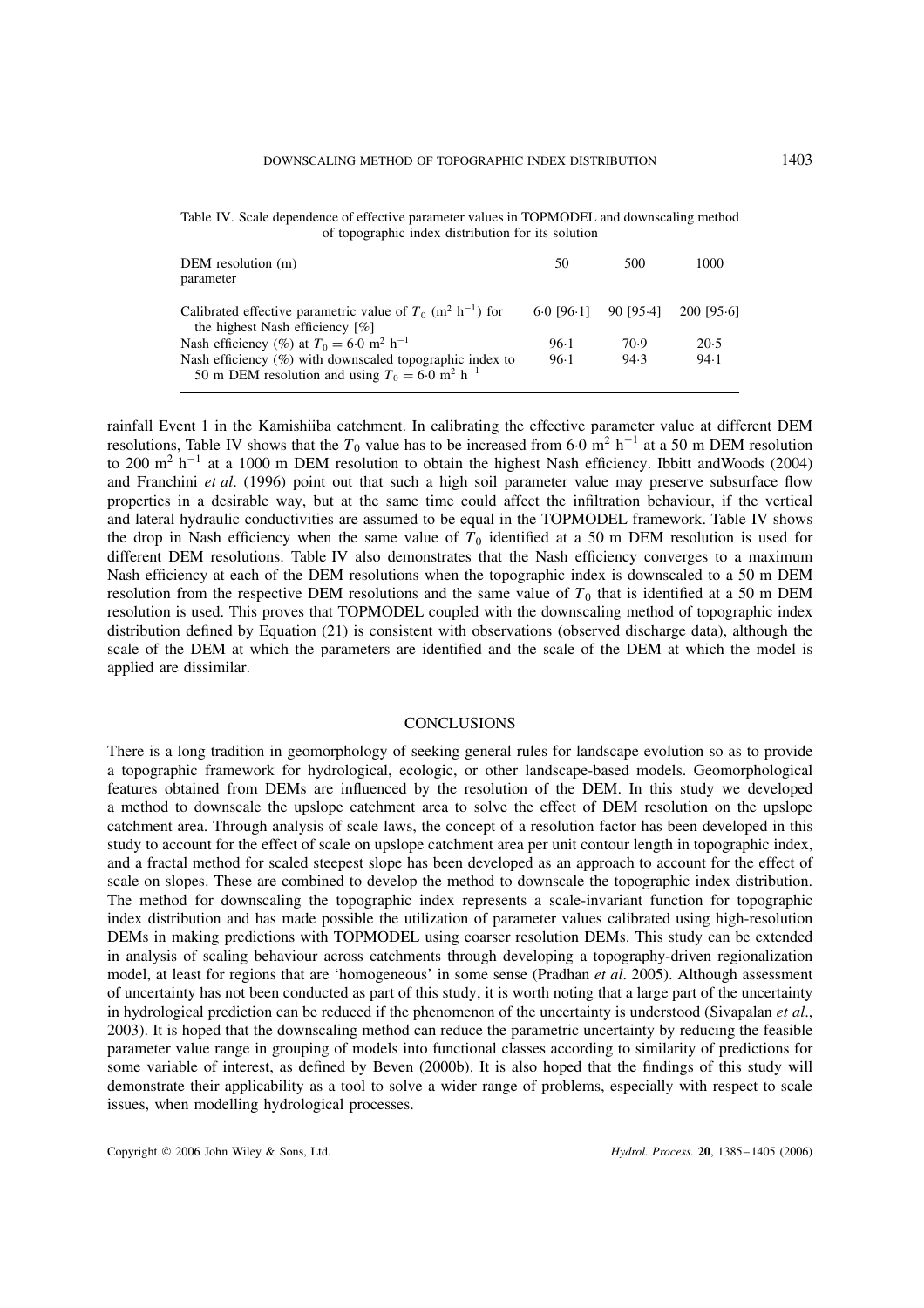#### ACKNOWLEDGEMENTS

Special thanks go to Professor K. Beven at the University of Lancaster for his valuable comments on the manuscript. We also thank an anonymous referee and Dr T. Nakaegawa for their valuable advice.

#### **REFERENCES**

Abbott MB, Bathurst JC, Cunge JA, O'Connell PE, Rasmussen J. 1986b. An introduction to the European Hydrological System–Systeme ` Hydrologique Europeèn, SHE, 2: Structure of a physically-based, distributed modelling system. *Journal of Hydrology* 87: 61-77.

Ambroise B, Beven K, Freer J. 1996. Towards a generalization of the TOPMODEL concepts: topographic indices of hydrologic similarity. *Water Resources Research* **32**: 2135–2145.

Andrle R, Abrahams AD. 1989. Fractal techniques and the surface roughness of talus slopes. *Earth Surface Processes and Landforms* **14**: 197–209.

Band LE, Moore ID. 1995. Scale: landscape attributes and geographical information systems. *Scale Issues in Hydrological Modelling*, Kalma JD, Sivapalan M (eds). Wiley: Chichester; 159–179.

Beven K. 1986. Runoff production and flood frequency in catchments of order n: an alternative approach. *Scale Problems in Hydrology*, Gupta VK, Rodríguez-Iturbe I, Wood EF (eds). Reidel: Dordrecht; 107-131.

Beven K. 1987. Towards the use of catchment geomorphology in flood frequency predictions. *Earth Surface Processes and Landforms* **12**: 69–82.

Beven K. 1995. Linking parameters across scales: subgrid parameterizations and scale dependent hydrological models. *Scale Issues in Hydrological Modelling*, Kalma JD, Sivapalan M (eds). Wiley: Chichester; 263–281.

Beven KJ. 2000a. *Rainfall-Runoff Modelling.* Wiley: New York.

Beven KJ. 2000b. Uniqueness of place and process representations in hydrological modeling. *Hydrology and Earth System Sciences* **4**: 203–214.

Beven K. 2002. Towards an alternative blueprint for a physically based digitally simulated hydrologic response modelling system. *Hydrological Processes* **16**: 189–206.

Beven KJ, Kirkby MJ. 1979. A physically based, variable contributing area model of basin hydrology. *Hydrological Sciences Bulletin* **24**: 43–69.

Bruneau P, Gascuel-Odoux C, Robin P, Merot Ph, Beven KJ. 1995. Sensitivity to space and time resolution of a hydrological model using digital elevation data. *Hydrological Processes* **9**: 69–82.

Cunge JA. 1969. On the subject of a flood propagation computation method (Muskingum method). *Journal of Hydraulic Research* **7**:  $205 - 230$ .

Dunne T, Black RD. 1970. An experimental investigation of runoff production in permeable soils. *Water Resources Research* **6**: 478–490. Franchini M, Wendling J, Obled C, Todini E. 1996. Physical interpretation and sensitivity analysis of the TOPMODEL. *Journal of Hydrology* **175**: 293–338.

Freeze RA, Harlan RL. 1969. Blueprint for a physically based, digitally simulated hydrological response model. *Journal of Hydrology* **9**: 237–258.

Goodchild MF. 2001. Models of scale and scales of modelling. *Modelling Scale in Geographical Information Science*, Tate NJ, Atkinson PM (eds). Wiley: Chichester; 3–10.

Güntner A, Uhlenbrook S, Seibert J, Leibundgut Ch. 1999. Multi-criterial validation of TOPMODEL in a mountainous catchment. *Hydrological Processes* **13**: 1603–1620.

Ibbitt R, Woods R. 2004. Re-scaling the topographic index to improve the representation of physical processes in catchment models. *Journal of Hydrology* **293**: 205–218.

Iorgulescu I, Jordan J-P. 1994. Validation of TOPMODEL on a small Swiss catchment. *Journal of Hydrology* **159**: 255–273.

Jenson SK, Domingue JQ. 1988. Extracting topographic structures from digital elevation data for geographic information systems analysis. *Photogrammetric Engineering and Remote Sensing* **54**: 1593–1600.

Kirkby MJ. 1975. Hydrograph modeling strategies. *Process in Physical and Human Geography*, Peel R, Chisholm M, Haggett P (eds). Heinemann: London; 69–90.

Klinkenberg B, Goodchild MF. 1992. The fractal properties of topography: a comparison of methods. *Earth Surface processes and Landforms* **17**: 217–234.

Leopold LB, Maddock T. 1953. The hydraulic geometry of stream channels and some physiographic implications, *United States, Geological Survey, Professional Papers* **252**.

Mendicino G, Sole A. 1997. The information content theory for the estimation of the topographic index distribution used in TOPMODEL. *Hydrological Processes* **11**: 1099–1114.

O'Loughlin EM. 1986. Prediction of surface saturation zones in natural catchments by topographic analysis. *Water Resources Research* **22**: 794–804.

Pradhan NR, Tachikawa Y, Takara K. 2004. A scale invariance model for spatial downscaling of topographic index in TOPMODEL. *Annual Journal of Hydraulic Engineering, JSCE* **48**: 109–114.

Pradhan NR, Tachikawa Y, Takara K. 2005. Development of a transferable hydrologic modeling in TOPMODEL framework across scale and region. *Annual Journal of Hydraulic Engineering, JSCE* **49**: 217–222.

Quinn P, Beven K, Chevallier P, Planchon O. 1991. The prediction of hillslope flow paths for distributed hydrological modelling using digital terrain models. *Hydrological Processes* **5**: 59–79.